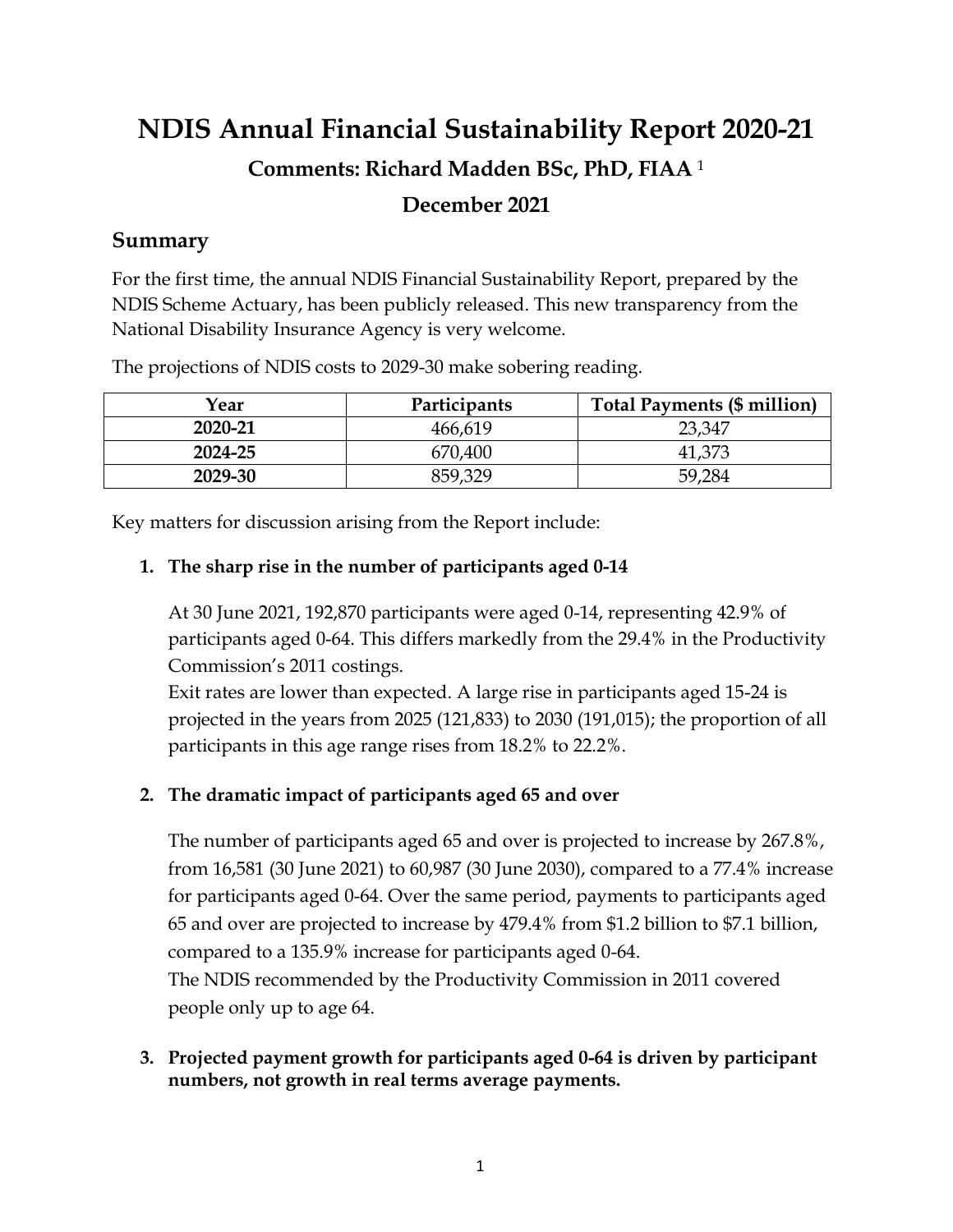The Report's payment projections are only shown in current year dollars. There are no real terms projections, using the dollars of a base year. In fact, real terms comparisons in the paper show that projected real terms payment growth for participants aged 0-64 is driven by the growth in participant numbers, not growth in average payments. This should be a key driver of attention for NDIS policy review.

#### **4. The continuing intake above expectations of new participants from regions where the NDIS has been in place for several years**

Participant intake has not flattened out over time, despite the NDIS being in place in some areas since 2013. This underpins the projected ongoing increase in participant numbers up to 2030. There is no information on the payments going to these 'late' entrants compared to earlier entrants.

#### **Conclusion**

These matters highlight the need for more detailed analyses than is contained in the 2020-21 Annual Financial Sustainability Report, as a base for public policy discussions.

Note: An earlier version of the paper was discussed by the Actuaries Institute Retired Actuaries Group Australia on 4 November 2021. The comments from the Group have been very helpful.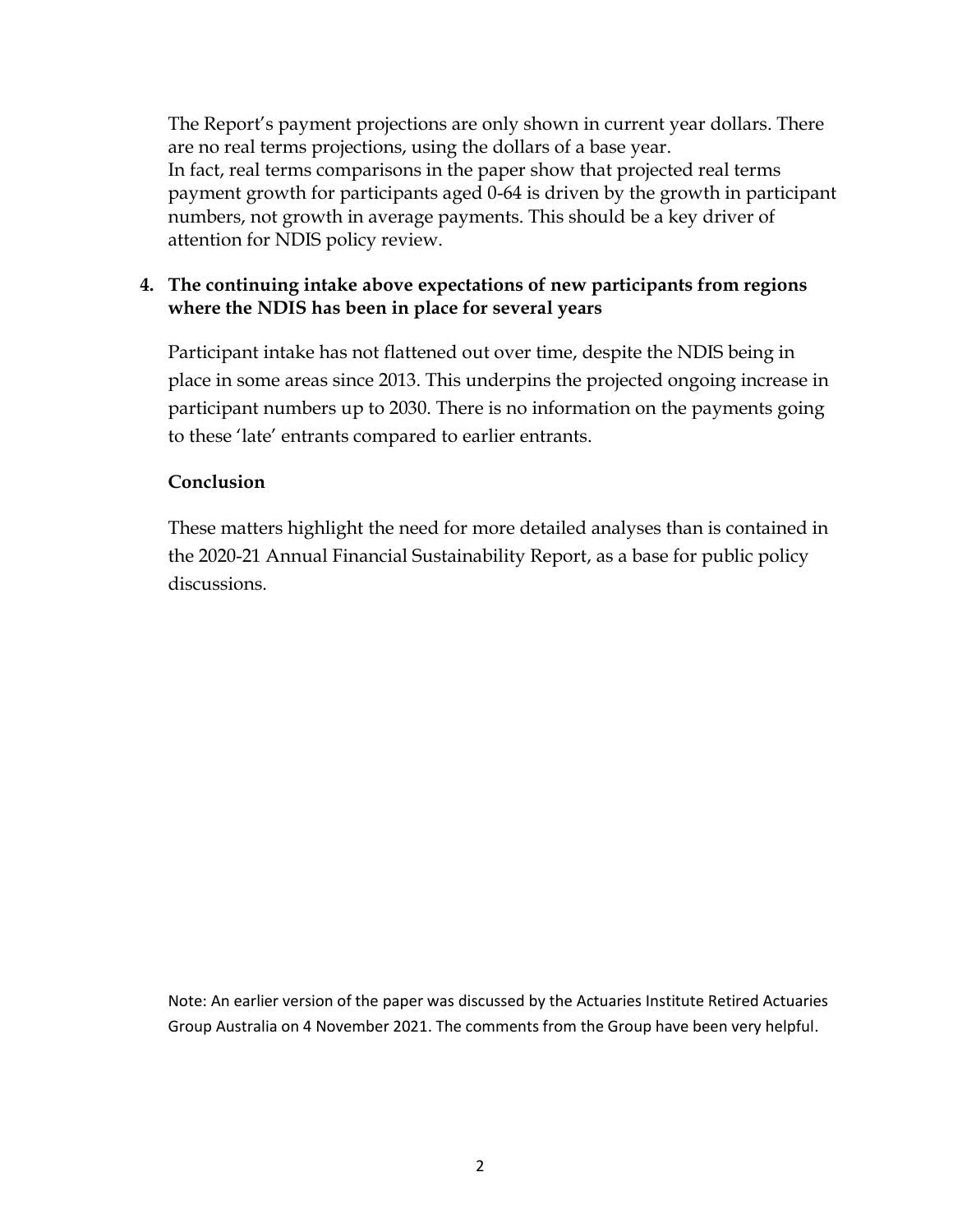# **Introduction**

The National Disability Insurance Scheme (NDIS) was legislated by the Australian Parliament in 2013 [\(https://www.legislation.gov.au/Details/C2016C00934\)](https://www.legislation.gov.au/Details/C2016C00934). The provisions of the Act largely followed the recommendations of a report by the Productivity Commission in 2011 (Productivity Commission 2011, Disability Care and Support, Report No. 54, Canberra): there is comment on areas of difference below.

The National Disability Insurance Scheme (NDIS) Act requires the Scheme Actuary, each time a National Disability Insurance Agency (NDIA) annual report is prepared, to prepare a Financial Sustainability report (NDIS Act, section 180B). In preparing this report, the Scheme Actuary must:

a) assess

- i. the financial sustainability of the NDIS,
- ii. risks to that sustainability, and
- iii. any trends in provision of supports to people with disability otherwise than through the NDIS,
- b) consider the causes of those risks and trends.
- c) make estimates of future expenditure of the NDIS.

A report of their assessment must be prepared, as well as a summary of the report.

Until 2020-21, only the summaries of the reports have been included in NDIA Annual Reports.

The 2019-20 Annual Report [\(https://www.ndis.gov.au/about-us/publications/annual](https://www.ndis.gov.au/about-us/publications/annual-report)[report,](https://www.ndis.gov.au/about-us/publications/annual-report) accessed 30 September 2021) includes the Summary of the Financial Sustainability Report 2019-2020 at P76-79. The Scheme Projections are summarised as follows:

The Scheme is projected to reach about 532,000 participants by 30 June 2023, of which almost 508,000 are expected to be aged 0 to 64. This is equivalent to a prevalence rate of 2.3 per cent of the projected Australian general population aged 0 to 64, slightly higher than last year's estimate and the original estimate by the 2011 Productivity Commission (2.1 per cent). The increase in prevalence from the previous report reflects the continued high levels of participant intake seen in the past year, particularly for children in the more mature regions.

Scheme costs for all participants are projected to be about 1.3 per cent of Gross Domestic Product (GDP) for 2020-21, 1.4 per cent in 2022-23, and 1.7 per cent for 2029-30. This includes participants who remain in the Scheme past 65 years, noting that the Commonwealth has committed to funding these participants. (Footnotes omitted).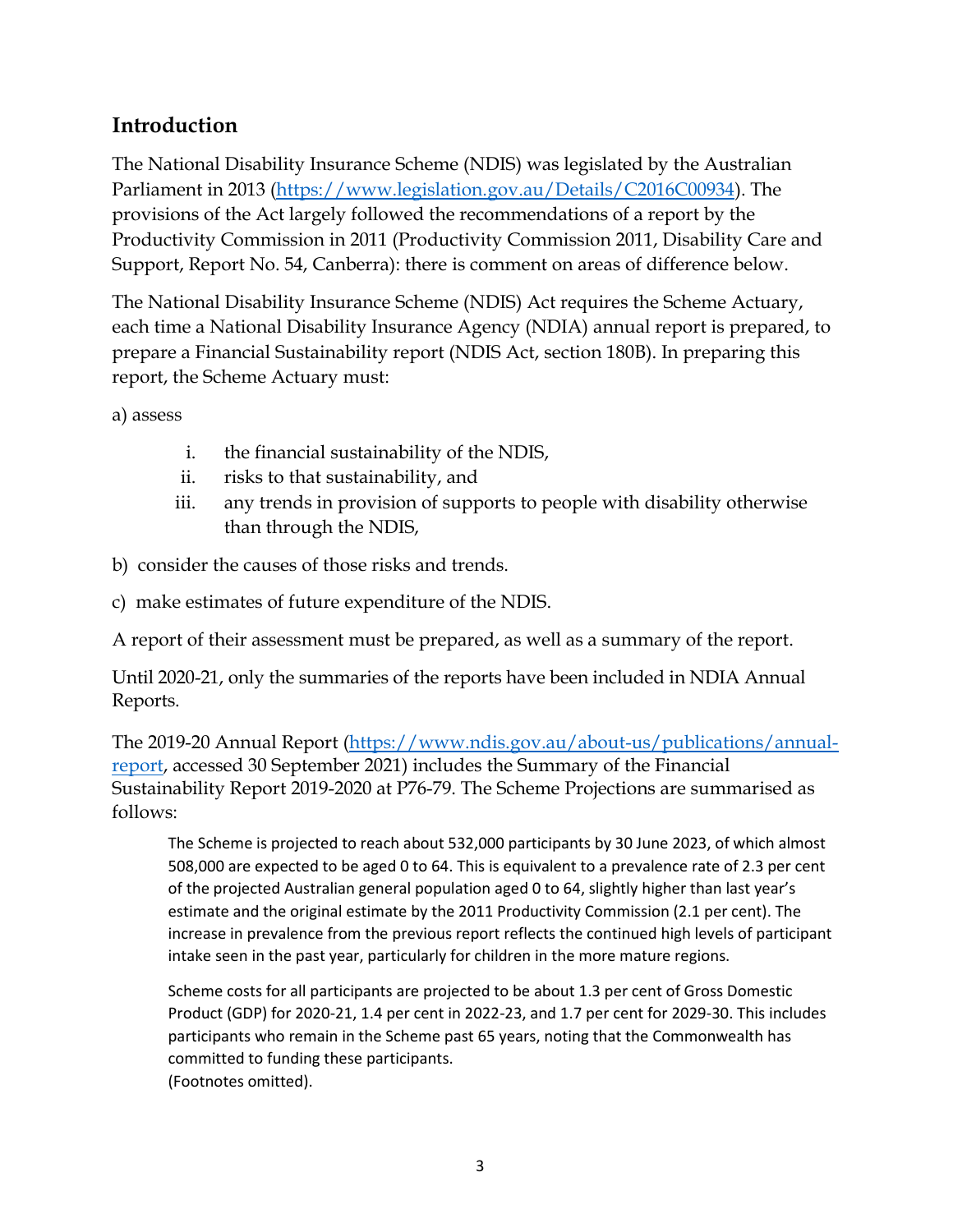No further detail on projections was included.

In July 2021, the NDIA released the NDIS Annual Financial Sustainability Report Summary– Interim Update July 2021.

[file:///C:/Users/rmadden/Downloads/PB%20NDIS%20AFSR%20Summary%2031%20](file:///C:/Users/rmadden/Downloads/PB%20NDIS%20AFSR%20Summary%2031%20Dec%202020%20PDF%20(1).pdf) [Dec%202020%20PDF%20\(1\).pdf](file:///C:/Users/rmadden/Downloads/PB%20NDIS%20AFSR%20Summary%2031%20Dec%202020%20PDF%20(1).pdf)

The Interim Update contained significant detail on updated projections for the NDIS in the period 2021-22 to 2029-30.

On 13 August 2021, Disability Reform Ministers agreed to a more open process for Financial Sustainability reports in the future (Disability Reform Ministers communique, 13 August 2021, [https://www.dss.gov.au/disability-and-carers-programs-services](https://www.dss.gov.au/disability-and-carers-programs-services-government-international-disability-reform-council/communique-13-august-2021)[government-international-disability-reform-council/communique-13-august-2021,](https://www.dss.gov.au/disability-and-carers-programs-services-government-international-disability-reform-council/communique-13-august-2021) accessed 3 October 2021).

Following on from their discussion on financial sustainability at their last meeting, Ministers directed further work be undertaken by officials to understand cost drivers and underpinning assumptions in the Annual Financial Sustainability Report (AFSR). Ministers agreed this would be informed by data and modelling underpinning historical and future AFSRs, noting the NDIA Board will in future release the full AFSR and Peer Review Actuary Report each year. Ministers agreed representatives of people with disability should be actively engaged in this work. Ministers agreed to direct officials to develop a forward work plan and an interim report back to Ministers in October 2021 and a more substantive report on findings in December 2021.

In October 2021, the NDIS Annual Financial Sustainability Report 2020-21 (AFSR 2020- 21) was released by the NDIA.

[\(file:///C:/Users/rmadden/Downloads/PB%20NDIS%20AFSR%202020-](file:///C:/Users/rmadden/Downloads/PB%20NDIS%20AFSR%202020-21%20PDF_0.pdf) [21%20PDF\\_0.pdf\)](file:///C:/Users/rmadden/Downloads/PB%20NDIS%20AFSR%202020-21%20PDF_0.pdf).

The accompanying media release of 8 October 2021 [\(https://www.ndis.gov.au/news/6931-ndia-board-releases-annual-financial](https://www.ndis.gov.au/news/6931-ndia-board-releases-annual-financial-sustainability-report)[sustainability-report,](https://www.ndis.gov.au/news/6931-ndia-board-releases-annual-financial-sustainability-report) accessed 11 October 2021) made the following points:

The release of the report reflects the Agency's commitment to NDIS participants, the disability sector and State and Territory governments to transparency in relation to the Scheme's financial trajectory.

In July this year, the Board released an interim AFSR which showed the Scheme's rapid growth.

Today we publish on our website the latest full report so participants, their families and carers and the wider disability sector have a comprehensive picture in relation to the NDIS's projected financial evolution.

The key AFSR projections include the following: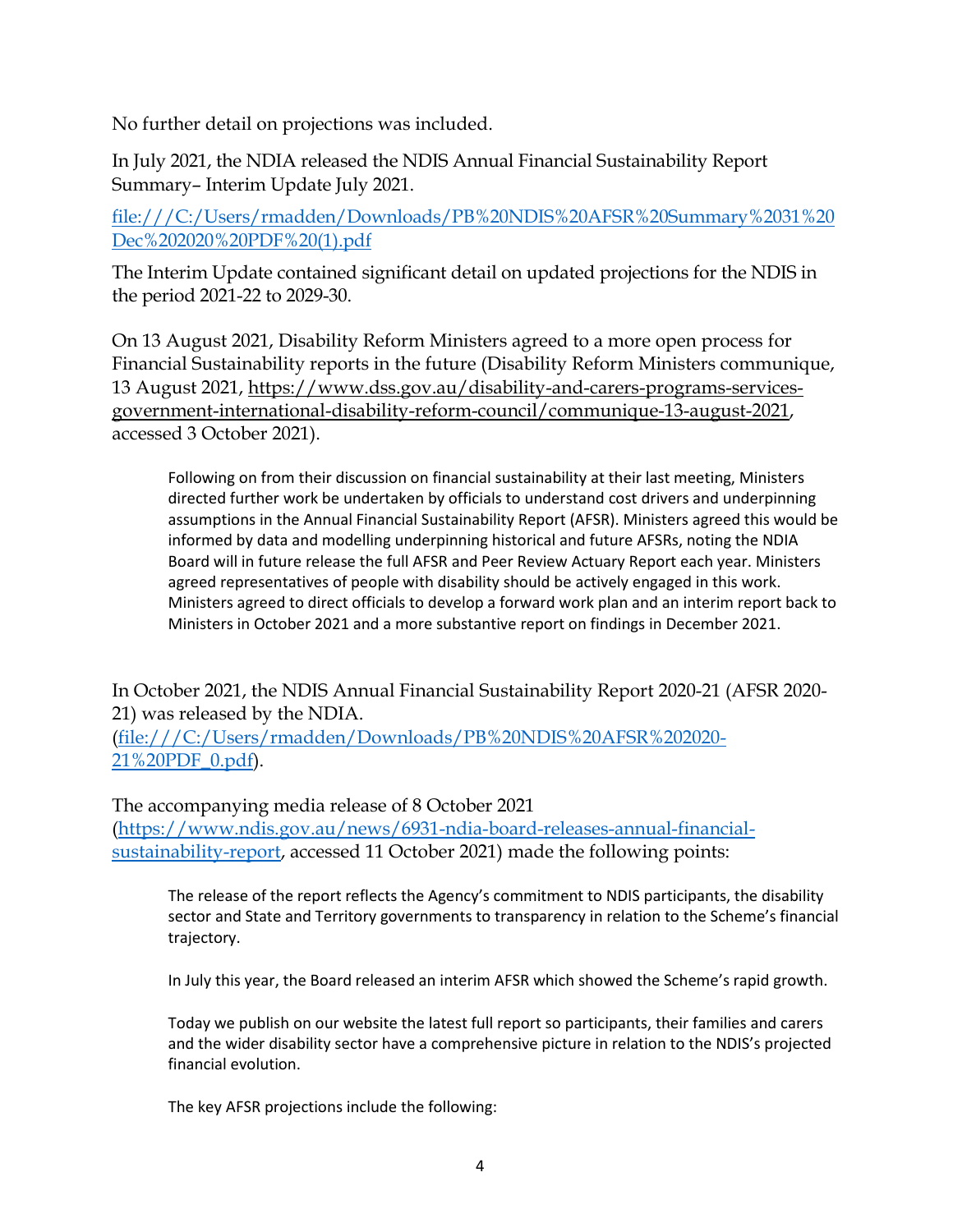- 670,400 participants are estimated to be in the Scheme by end June 2025, and 859,300 by end June 2030.
- On an accrual basis, total participant costs are estimated to be \$29.2 billion in 2021-22, growing to \$41.4 billion in 2024-25, and \$59.3 billion in 2029-30.

The NDIS is growing at a rapid rate, with the numbers in this report being significantly higher than those estimated by the Productivity Commission in 2017

This report includes recommendations intended to assist with the Scheme's long-term sustainability, as required by the NDIS Act.

The 2020-21 Report projections indicate substantial increases in NDIS participant numbers over the coming 9 years. The underlying reasons for these substantial increases in participant numbers need to be examined in further detail than is included in the Report.

References are to the 2020-21 Report unless otherwise specified.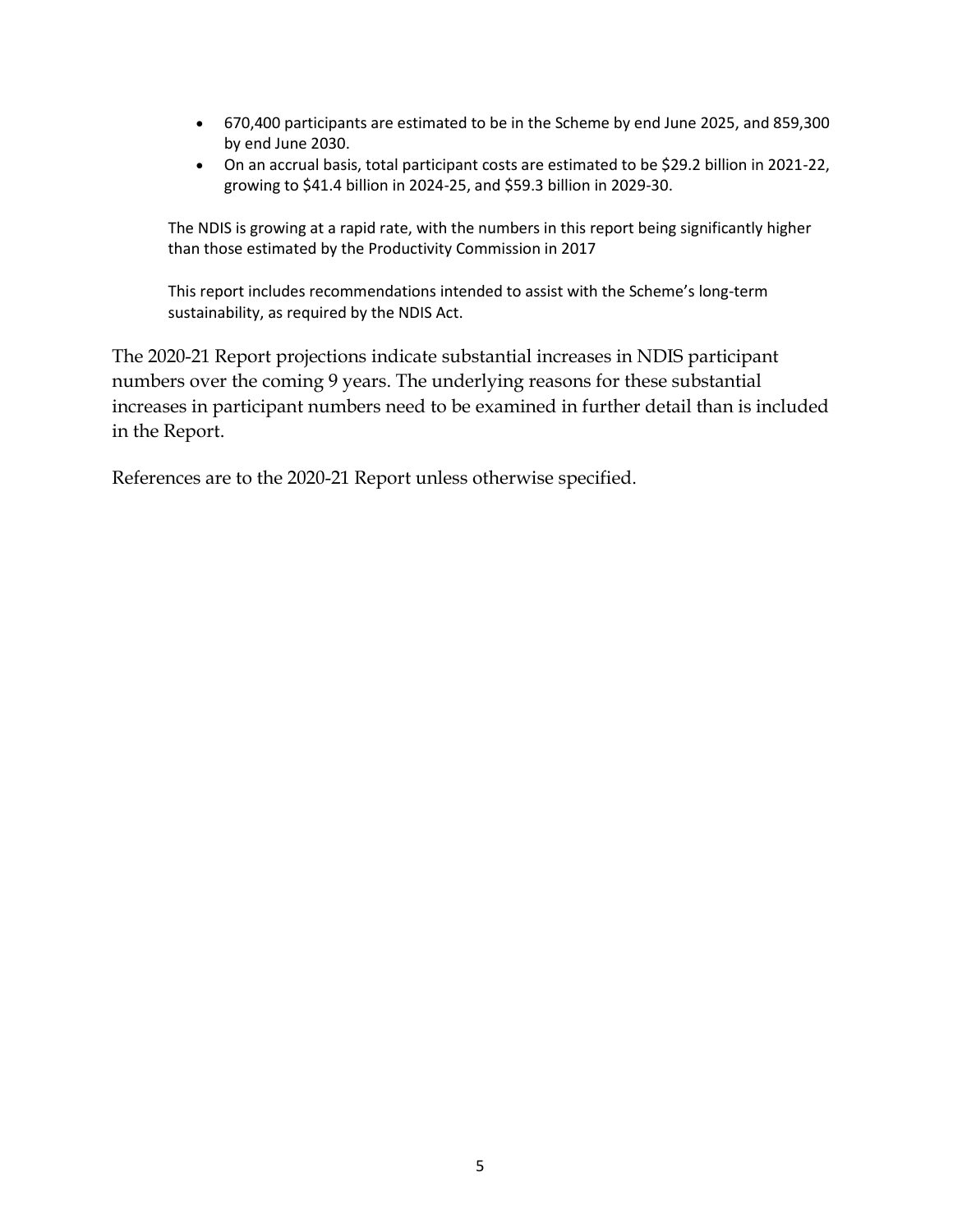# **Annual Financial Sustainability Report 2020-21: Results, data and assumptions**

The Report provides projections of participant numbers and expenditure estimates to 2024-25 and for 2029-30:

| Year                               |          | Participants (30 June) <sup>1</sup> |          |         |              |
|------------------------------------|----------|-------------------------------------|----------|---------|--------------|
|                                    | Age 0-14 | Age 15-64                           | Age 0-64 | Age 65+ | <b>Total</b> |
| 2020-21                            | 192,870  | 257,168                             | 450,038  | 16,581  | 466,619      |
| 2021-22                            | 222,274  | 286,700                             | 508,974  | 21,483  | 530,457      |
| 2022-23                            | 246,098  | 313,748                             | 559,846  | 26,587  | 586,433      |
| 2023-24                            | 262,728  | 335,762                             | 598,490  | 31,835  | 630,327      |
| 2024-25                            | 275,599  | 357,997                             | 633,596  | 36,804  | 670,400      |
|                                    |          |                                     |          |         |              |
| 2029-30                            | 315,719  | 482,623                             | 798,342  | 60,987  | 859,3292     |
| Increase<br>from 2020-21<br>$($ %) | 63.7%    | 87.7%                               | 77.4%    | 267.8%  | 84.2%        |

#### **Table 1: Projections: Participants at 30 June**

Note: 1) AFSR 2020-21, Table 23

2) Stated as 859,328 in the AFSR 2020-21 Report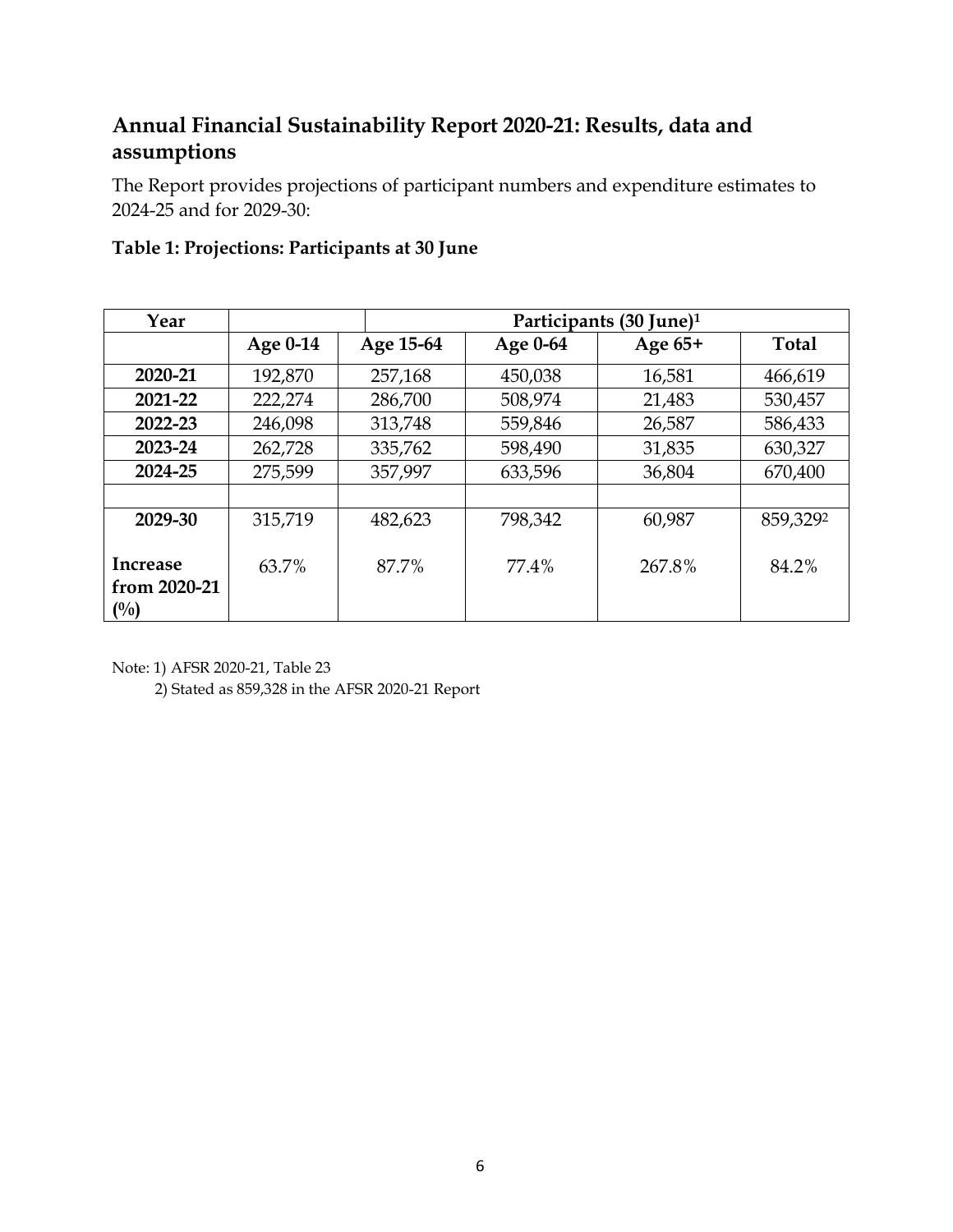#### **Table 2: Projections: Total Payments**

| Year                           | Total payments $(SM)^1$ |          |              |
|--------------------------------|-------------------------|----------|--------------|
|                                | <b>Aged 0-64</b>        | Aged 65+ | <b>Total</b> |
| 2020-21                        | 22,1193                 | 1,2283   | 23,3472      |
| 2021-22                        | 27,359                  | 1,864    | 29,223       |
| 2022-23                        | 31,386                  | 2,501    | 33,886       |
| 2023-24                        | 34,812                  | 3,161    | 37,973       |
| 2024-25                        | 37,569                  | 3,803    | 41,373       |
|                                |                         |          |              |
| 2029-30                        | 52,169                  | 7,115    | 59,284       |
| Increase from<br>2020-21 $(\%$ | 135.9%                  | 479.4%   | 153.9%       |

Note: 1) AFSR 2020-21, Table 18, accrual basis

2) AFSR 2020-21, Figure 35

3) Not in AFSR 2020-21 ; source is Interim Update Table 1, adjusted to AFSR total

The projections depend on the modelling approach and the assumptions about the growth in participant numbers, average payments per participant and inflation.

#### **1) The Modelling Approach**

The modelling approach used to produce projections in the Report is described in Chapter 3 of the Report:

The modelling approach splits participants into cohorts based on characteristics which reflect expected differences in average payment, new entrant rates and/or exit rates between different groups of participants. The characteristics allowed for are:

age primary disability type level of function gender whether a participant is in SIL arrangements duration that a participant has been in the Scheme.

Separate average payment, new entrant and exit assumptions have been developed for each of these cohorts.

The Interim report gave the following useful explanation: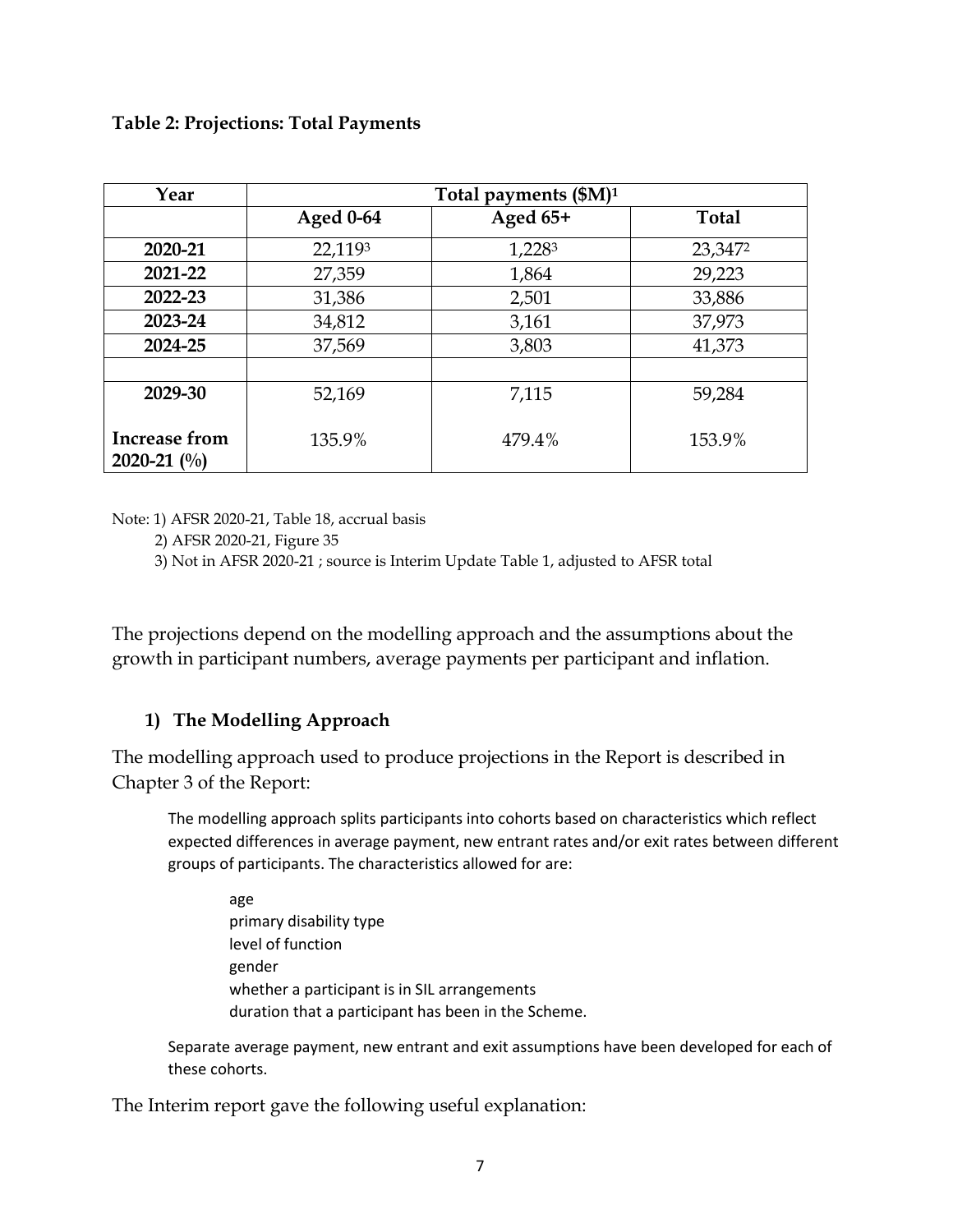Each Projection Group is differentiated by age band (summarised into nine groups), primary disability and level of function (57 groups), gender (two groups) and whether a participant is in SIL (two groups). This leads to 2,052 unique Projection Groups. (Note: SIL is Supported Independent Living, formerly known as group homes).

It would be helpful to know the number of participants currently in each of the 2,052 Projection groups, as well as the details of the 57 primary disability and level of function groups.

The modelling approach does not include the time between the date when the NDIS became available in the participant's area and the date the person became a participant. This will be discussed further below.

## **2) Number of Participants**

The number of participants is projected to grow from 466,619 at 30 June 2021 to 859,328 at 30 June 2030 (Table 1 above).

The evidence provided in the Report for the projected continuing substantial growth in the number of participants up to 30 June 2030 is the continuing high incidence of new entrants in areas where the NDIS has been in place for several years (Figure 23 of the Report). One example is given (Report, P6):

The rate of new entrants to the Scheme continues to be high in geographical areas where the Scheme has been operating for several years. As an example, the rate of new entrants in geographical areas that commenced in 2013 is 341 per 100,000 people, which is approximately 93% higher than the (previously) assumed rate of 177 per 100,000.

(The July 2021 Interim Update contained the same example, but the rate quoted was 303 per 100,000, a 71% increase: the Report does not discuss this substantial change over a short period).

The following recommendation in the Report should be noted:

*Recommendation 11: The NDIA should undertake further detailed analysis to better understand the drivers of higher than expected new entrants, to increase confidence in long term assumed new incidence rates.*

It is surprising that such a recommendation is necessary. It would be expected that commissioning and undertaking such analyses would be part of the role of the Scheme Actuary in producing the annual Financial Sustainability Reports.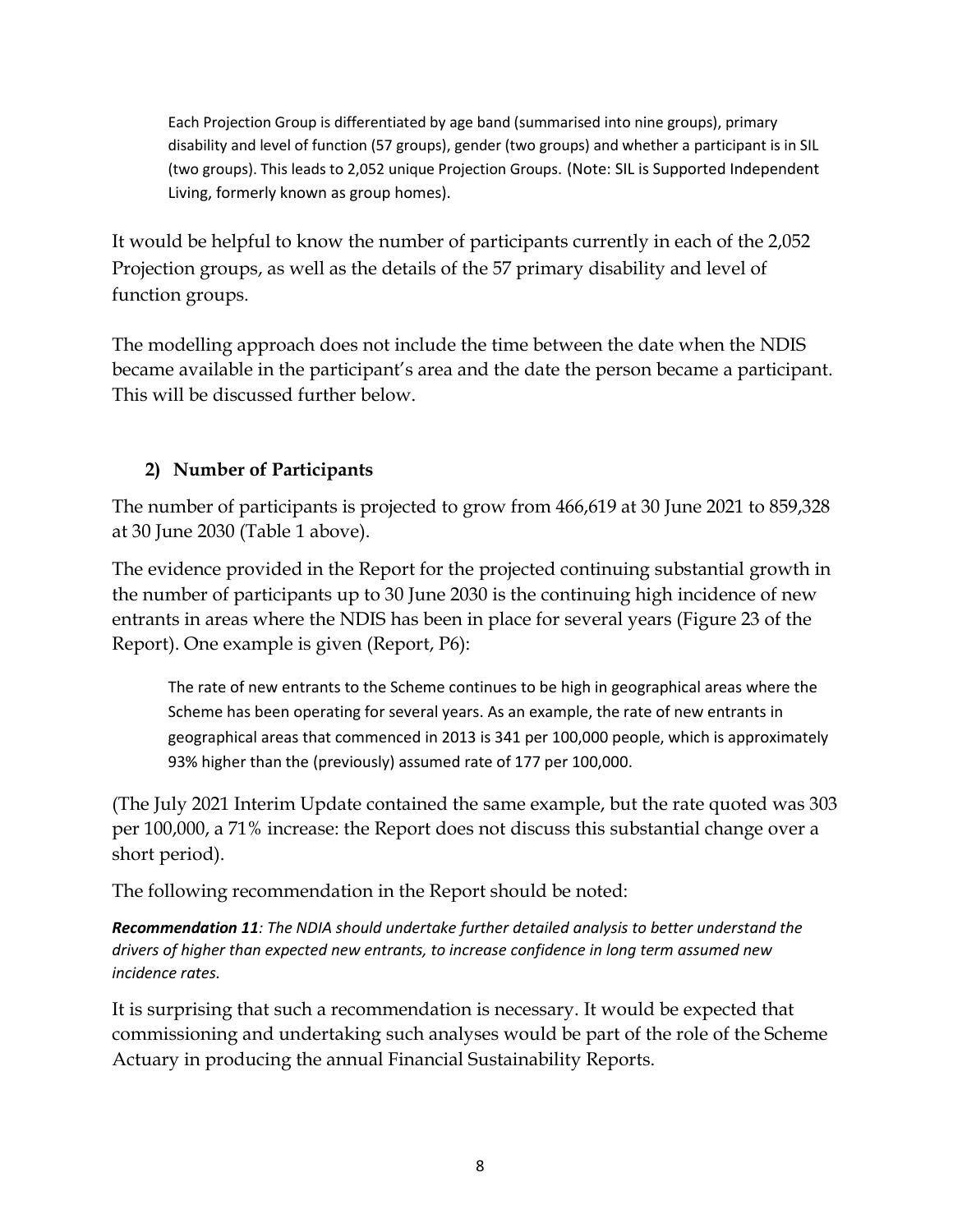The NDIA would have detailed information on those who have become participants in these areas (notably Hunter in NSW, Barwon in Victoria) at various dates since 2013, and the characteristics of people now joining the NDIS in those areas. Given the significant role that this continuing flow of these 'late' new entrants plays in the projections, much more analysis and discussion is needed of the characteristics of the new participants and their likely support needs compared to earlier entrants.

In light of these ongoing rates of new participants in areas where the NDIS has been in place longest, explicit allowance for duration of the NDIS in the participant's area in the modelling approach for participant numbers needs to be considered (a similar comment applies to average payments: see below).

## **3) Average payments per participant**

The 2020-21 AFSR states that average payments per participant were \$55,800 in 2020-21 (Table 26). From 2017-18 to 2020-21, average payments (in current dollars) have increased by 11.8% per annum.

Average payments increased with age (\$21,900 for ages 7-14, \$91,300 for ages 45-64) and also with duration in the NDIS, as utilisation of approved support packages increases.

The 2020-21 Report has recognised for the first time that new entrants to the NDIS have lower average payments per participant than existing participants, on a like for like basis. After an initial small scoping study, it is reported that entrants between 2016 and 2019 were analysed, to conclude:

The analysis indicated that the average payment for recent non-SIL new entrants is approximately 17% lower than the average payment for all participants after adjusting for age, disability type and level of function.

This statement is footnoted as follows:

This analysis includes Non-SIL participants for phasing financial years 2016-2019. The mix-adjusted average payment shows the average payment for each cohort on a comparable basis, i.e. based on a consistent mix of participants by age, disability type and level of function. The variance in average payment between all participants and recent entrants therefore relates purely to lower payments per participant, and not due to any change in mix.

There is no indication whether this conclusion applies to the subset of new entrants in areas where the NDIS is longest established, which has been discussed above.

It would be of great assistance if a complete analysis of average payments per participant could be done by duration since NDIS introduction, as well as by the other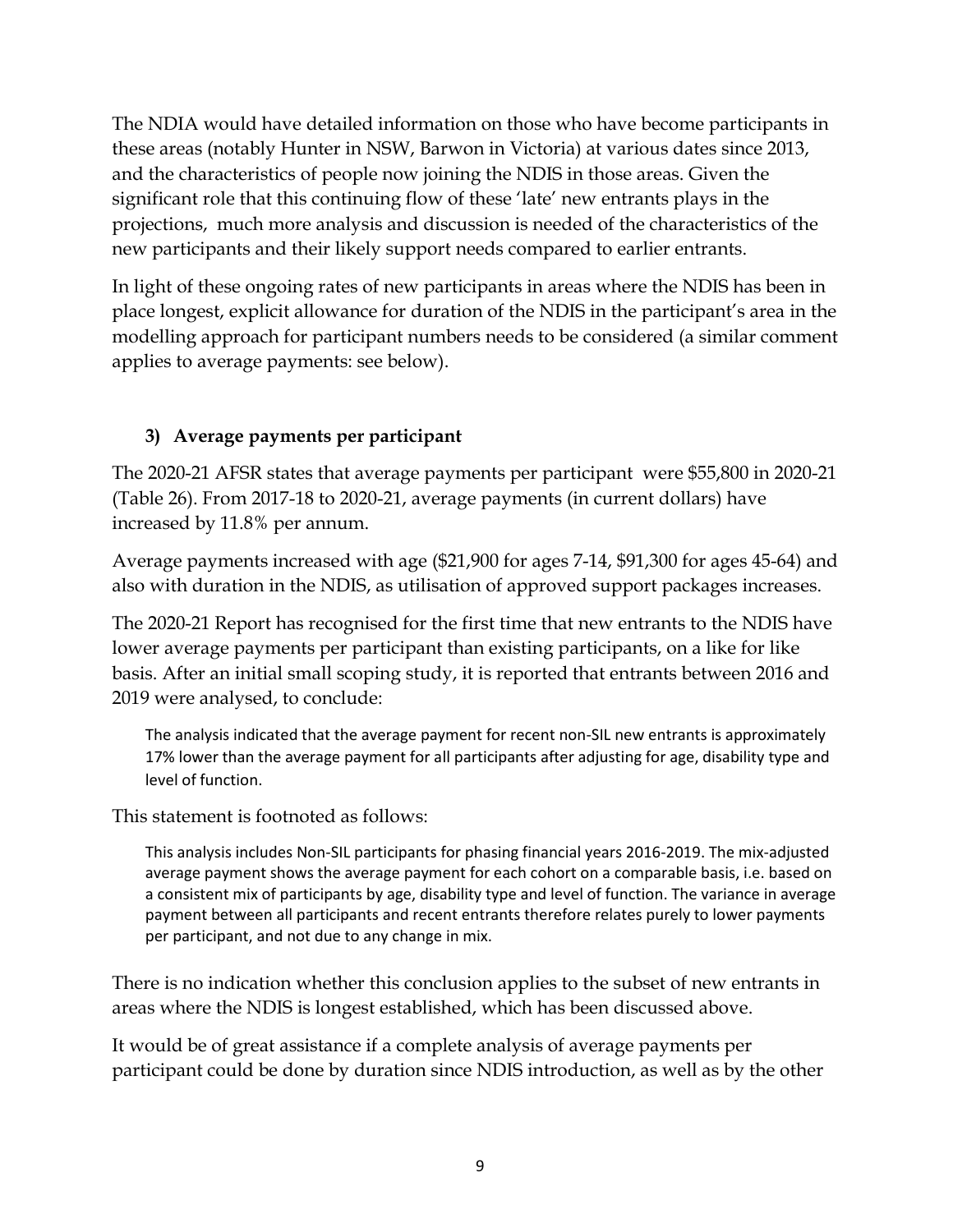variables already used (practical constraints around participant numbers in each cell would need to be considered).

#### **4) Inflation**

The Scheme Actuary is required to make estimates of future expenditure, and does this in current dollars, those of the year in question. The 2020-21 Report identifies two types of inflation, 'normal' (or economy wide) inflation and superimposed inflation.

Superimposed inflation is estimated to total 14.4% over 10 years (2020-21 report, P68).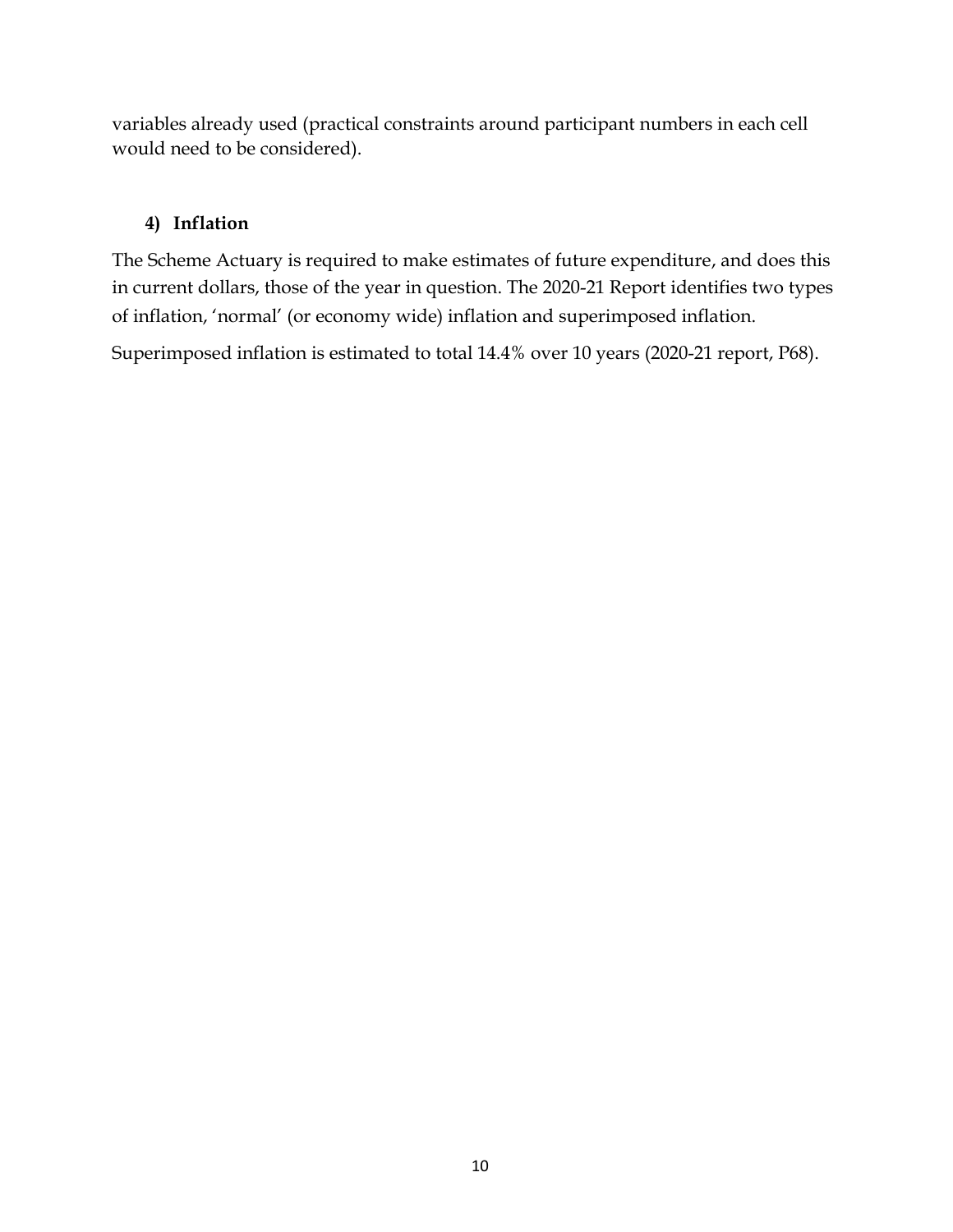## **Discussion**

## **Transparency**

As already mentioned, preparation of an annual Financial Sustainability report is a requirement of the NDIS Act. Until the 2020-21 Report, none of these reports have been made public. The Interim Update Summary was an important step forward, and the release of the 2020-21 report is welcomed.

A result of the lack of knowledge of previous Financial Sustainability Reports is that we do not know how the experience has changed in this Report, nor the impact of any changed assumptions. One example is available: the 2020 Financial Sustainability summary (quoted above from the 2019-20 Annual Report) says 'Scheme costs for all participants are projected to be about 1.3 per cent of Gross Domestic Product (GDP) for 2020-21, 1.4 per cent in 2022-23, and 1.7 per cent for 2029-30.' The 2020-21 Report states that 2029-30 percentage as 1.95 per cent (Table 18). There is no information to help the reader understand whether this substantial increase depends on changed experience over a year, changed assumptions or changed methodology.

The Disability Reform Ministers' commitment to publish future Financial Sustainability reports, and release of the 2020-21 Report, are important steps forward, but the analyses underlying important assumptions also need to be published. Having these analyses in the public domain will stimulate critical debate about methods used, and also allow the wider community to debate alternative policies to respond to financial pressures on the NDIS. Uncritical re-use of the results shown in the Interim Update has occurred, as illustrated by the Parliamentary Budget Office's Beyond the Budget 2021-21: Fiscal Outlook and Scenarios released on 21 September 2021 (report No. 02/2021, PBO, Canberra).

The Ministers have commissioned an independent review of the 2020-21 AFSR by an actuarial consulting firm. It is not known when the review will be finalised. It is important that the review be publicly released as quickly as possible.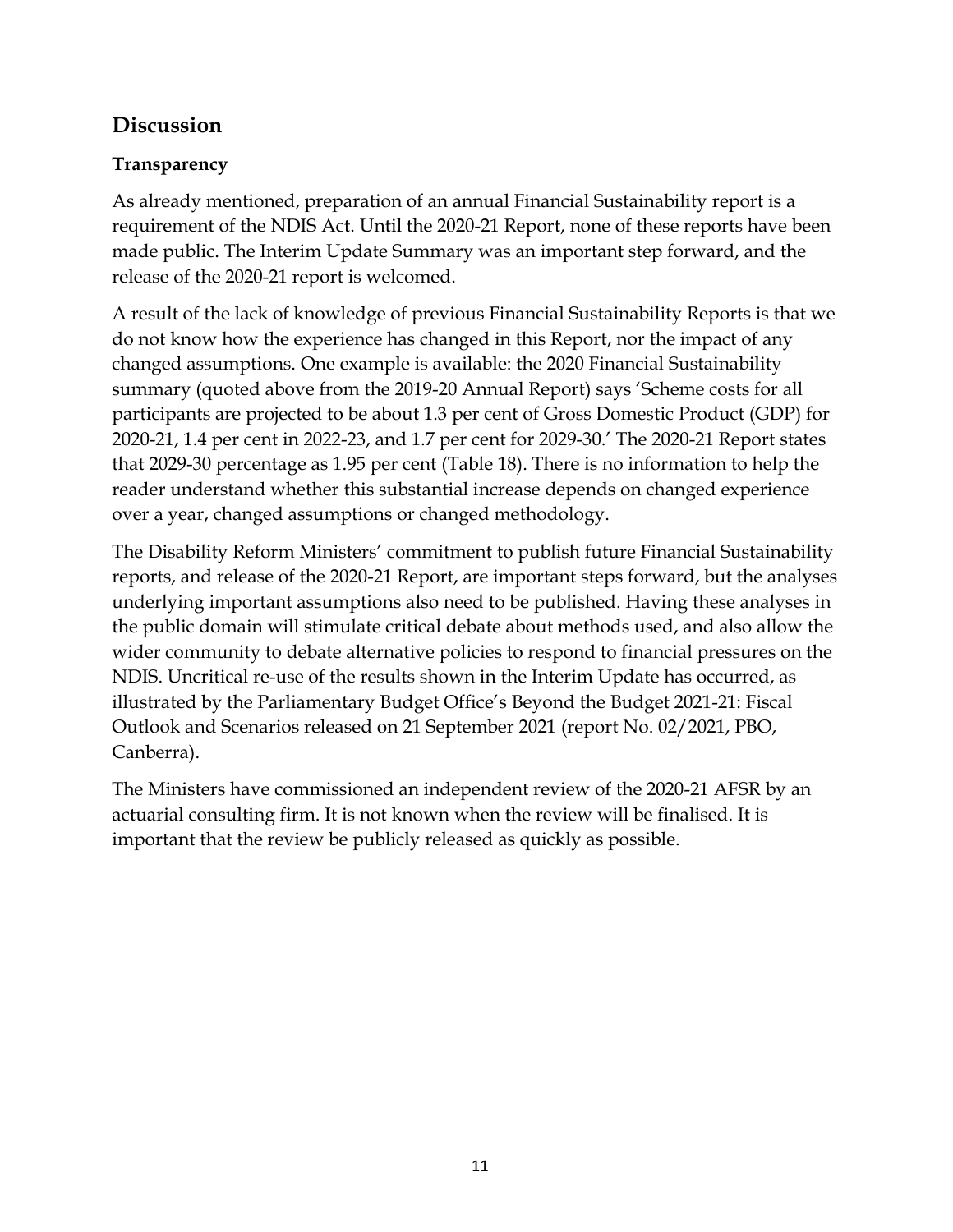#### **Participants aged 0-14**

| Year                           | Participants (30 June) <sup>1</sup> | Total payments (\$M) <sup>2</sup> |
|--------------------------------|-------------------------------------|-----------------------------------|
| 2020-21                        | 192,870                             | <b>NA</b>                         |
| 2021-22                        | 222,274                             | 4,318                             |
| 2022-23                        | 246,098                             | 5,143                             |
| 2023-24                        | 262,728                             | 5,850                             |
| 2024-25                        | 275,599                             | 6,373                             |
|                                |                                     |                                   |
| 2029-30                        | 315,719                             | 8,183                             |
| Increase from<br>2020-21 $(\%$ | 63.7%                               | <b>NA</b>                         |

#### **Table 3: Projections: Participants and Total Payments for ages 0-14**

Notes: 1) Table 1 above

2) AFSR 2020-21, Table 61, cash basis

The number of participants at 30 June 2021 aged 0-64 was 450,038 (Table 1). Of these, 192,870 were aged 0-14 (Table 3), representing 42.9% of participants aged 0-64. This differs markedly from the assumptions used by the Productivity Commission in its 2011 costings: Table 16.2 of that Report shows 120,960 participants aged 0-14 out of 411,250 aged 0-64, or 29.4%.

The number of participants aged 15-64 at 30 June 2021 was 257,168 (Table 1), which is below the Productivity Commission estimate of 290,290.

These disparities in participant numbers by age group from the 2011 estimates are striking, but they are not substantially discussed in the 2020-21 AFSR (the 2021-22 NDIS Quarterly Report discussed the number of participants aged 0-6; this number grew by 7,761 in that quarter alone to 74,840).

There is discussion of the much lower than expected non-mortality exit rates (2020-21 AFSR Executive Summary and Figure 24). The 2011 Productivity Commission projected number of participants aged 0-14 was based on the ABS Survey of Disability, Ageing and Carers (SDAC). This cross-sectional survey showed a much larger number of people with severe or profound disability at ages 5-14 relative to the ages 15-24 decile. However, it could be expected that if a person aged under 15 became an NDIS participant, they would be reluctant to exit given the security of current and,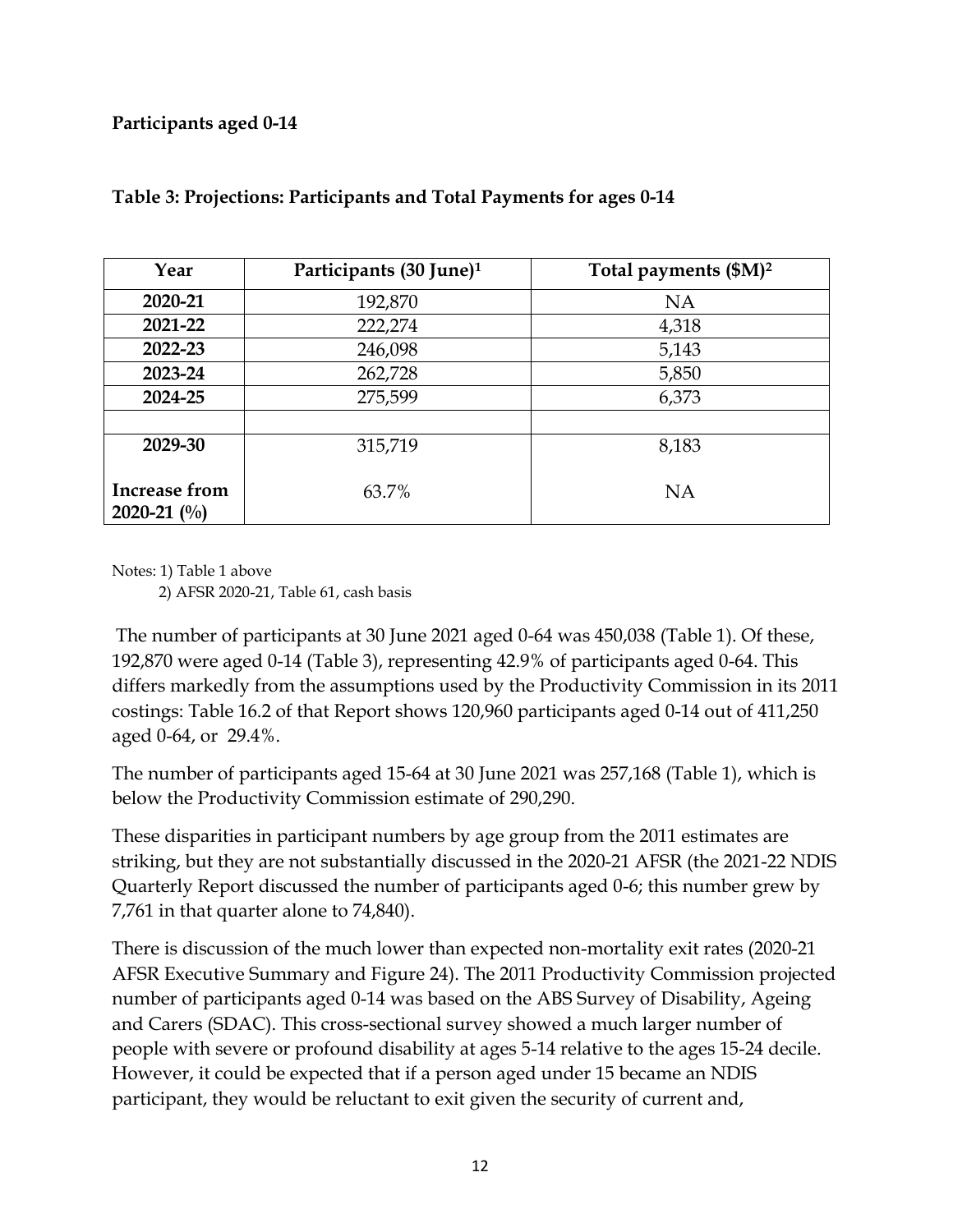importantly, future supports offered by the NDIS, so a lower than projected exit rate is not surprising. The statement at P9 and P59 of the 2020-21 Report demonstrates the significance of the sustainability projections for existing and future NDIS participants:

It continues to be assumed that rates of exit will increase as participants receive early intervention supports, and the NDIA focuses on ensuring participants continue to meet the access criteria (as per the NDIS Act).

Nevertheless, the projections show a large rise in participants aged 15-24 in the years from 2025 (121,833) to 2030 (191,015); the proportion of all participants in this age range rises from 18.2% to 22.2%. The Report comments:

Young adults represent a growing proportion of the Scheme's participant numbers as the children from the intake of prior projection years begin to age and transition into older age bands.

The fact that the number of people aged 0-14 is so much above the 2011 estimates, and that they are expected to lead to significant increases in the 15-24 age group, is a serious issue for the NDIS going forward.

The 2020-21 report contains a number of Recommendations about the future of the NDIS. Recommendation 9 is important here:

*The NDIA should reassess eligibility for participants who entered through early intervention as part of the normal course of business, whilst providing reassurance to those who exit the Scheme that it will be available to them in the future should their circumstances change.* 

## **Impact of participants aged 65 and over**

The NDIS cost estimates prepared by the Productivity Commission in 2011 did not include people aged 65 and over (see Productivity Commission 2011, Chapter 3). However the NDIS Act provided for participants who became participants before age 65 to remain in the NDIS after that age.

The 2020-21 Report projections separately identify the number of participants and the costs for people aged 65 and over. The State disability services systems which preceded the NDIS included relatively few people aged 65 and over. But the more generous provisions of the NDIS relative to the aged care system now give little incentive for NDIS participants to transfer to the aged care system when they reach the age of 65. Participant numbers and total costs are increasing far more quickly for people aged 65 and over than for people under the age of 65.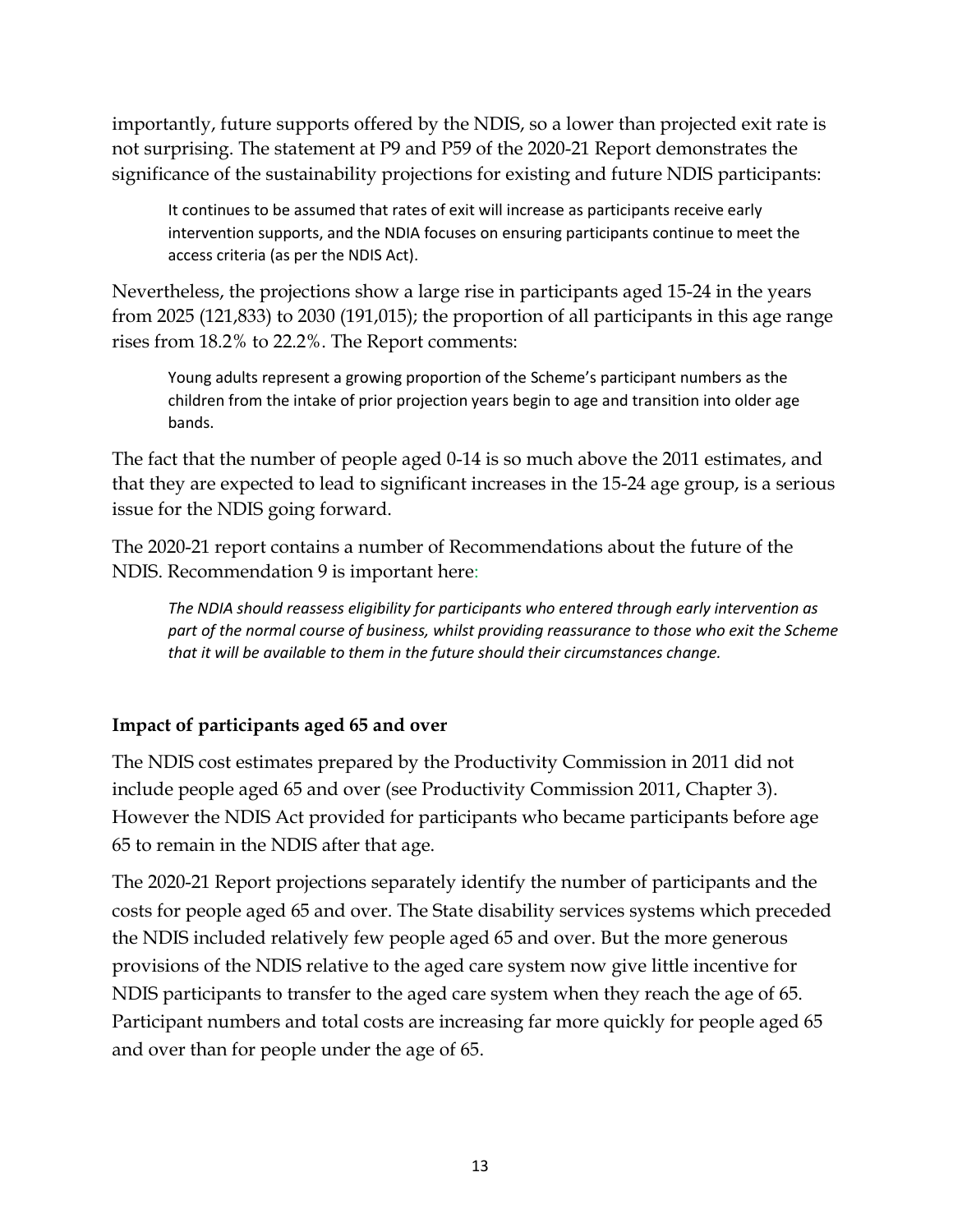The number of participants aged 65 and over is projected to increase by 267.8% from 16,581 at 30 June 2021 to 60,987 at 30 June 2030 compared to a 77.4% increase for participants aged 0-64 (Table 1 above). Over the same period, payments to participants aged 65 and over are projected to increase from \$1.2 billion in 2020-21 to \$7.1 billion in 2029-30, a 479.4% increase compared to a 135.9% increase for participants aged 0-64 (Table 2).

The increasing impact of people aged 65 and over is largely independent of the current decisions of the NDIA, and reflects the relatively small numbers of people aged 65 and over receiving pre-NDIS disability supports (with growth being in part influenced by the ageing of the population). Discussion about reasons for, and possible policy changes in response to, increasing costs in the NDIS should consider participants aged 0-64 separately from those aged 65 and over.

Drift from the aged care system into the NDIS poses a serious threat to the NDIS. The need for separate consideration of participants after the age of 65 is made more urgent by the developing campaign about inequities for people aged 65 and over with a disability depending on whether the disability was acquired after age 65 (not eligible for the NDIS) relative to those who are NDIS participants.

## **Mix of participants**

It was shown above that average payments for non-SIL recent entrants are 17% lower than for all participants, after controlling for age, disability type and level of function.

The Interim Report (P31) suggested that the level of function for participants tended to fall as their time as participants increased:

…for participants who had entered the Scheme prior to 31 March 2017, over time the proportion with a high level of function has decreased, and the proportion of participants with medium and low function has increased. This trend most likely reflects inconsistent information, and is a driver of increasing costs (as lower function drives higher support packages). This trend is also consistent for participants who entered in later years (post 2017).

However, there is no commentary on whether the level of function for new entrants is increasing or decreasing over time. It might be expected to be increasing if support needs payments (which are falling for new entrants) are a reflection of level of function (as reported above). This would be consistent with people with low function having sought NDIS supports as soon as possible after the NDIS became available to them (such a person may have been already receiving disability supports before the introduction of the NDIS, and could rapidly transfer to the NDIS).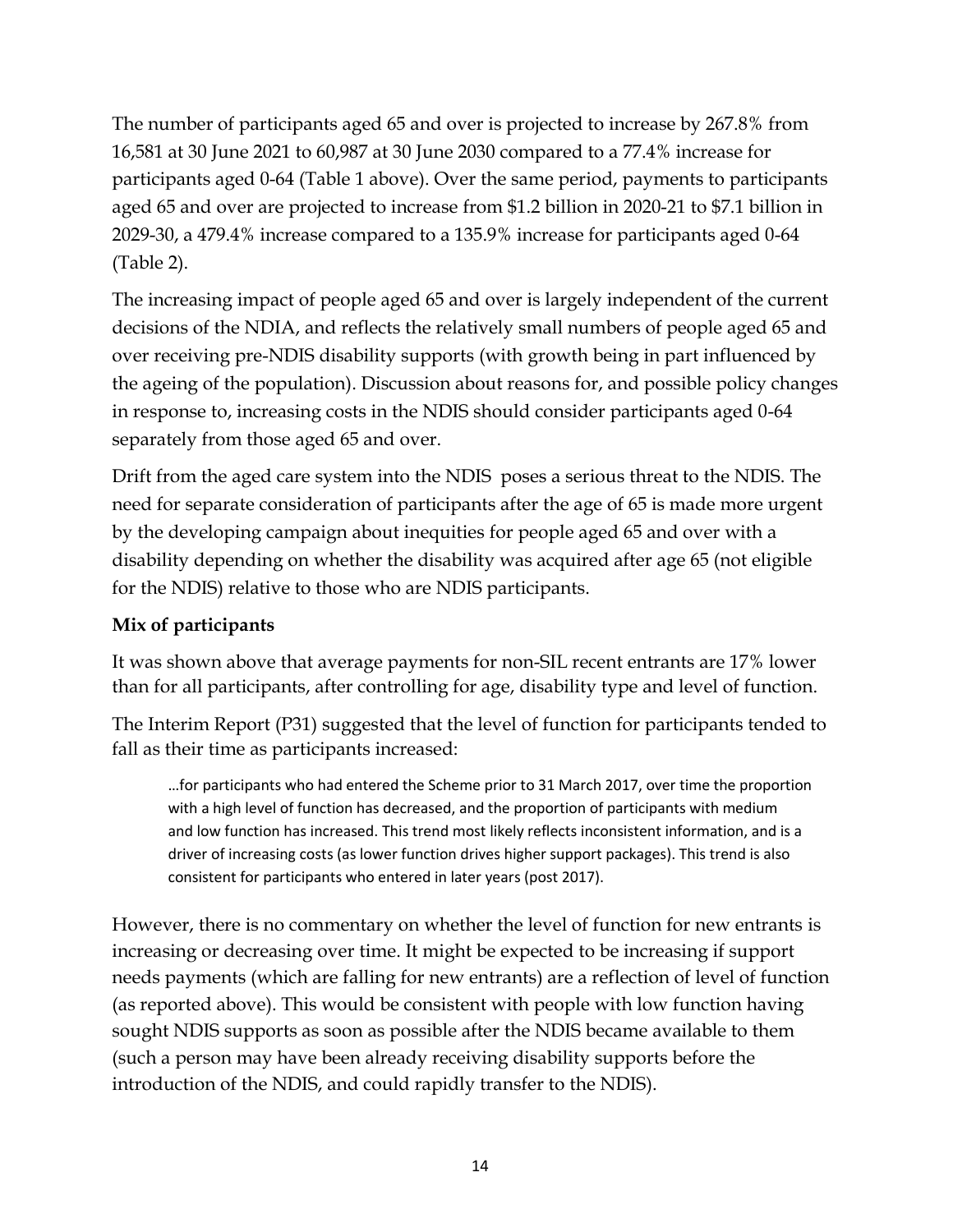The 'mix' of participants is discussed later in the Report, under the Inflation heading. At P65, the following is included:

Observed increases in average payment per participant (at an aggregate level) are also influenced by ongoing changes in the mix of participants. Specifically, new entrants to the scheme have lower impacts on functional capacity than existing participants. Taken in isolation this change will lead to a reduction in average payment per participant.

The (downward) projected changes in participant mix are shown in Table 4.

#### **Table 4: Projected change in participant mix**

|               | 2021-22 | 2022-23 | 2023-24 | 2024-25 | 2029-30         |
|---------------|---------|---------|---------|---------|-----------------|
| Change in mix | $-5.6%$ | $-4.4%$ | $-3.2%$ | $-2.3%$ | 70/<br>$-U.7$ . |
|               |         |         |         |         |                 |

Source: Table 30, 2020-21 AFSR

The Report includes the change in mix as part of superimposed inflation. However, as the change in mix can be modelled, it should be a specific element of the modelling process.

#### **Real terms estimates**

The use of nominal terms estimates, while appropriate for expenditure projections, may lead to inappropriate comparisons when analysing the development of the NDIS. The 2020-21 Report gives its estimates as a percentage of GDP to give a real terms comparator, but does not gives real terms expenditure estimates.

Comparing 2029-2030 expenditure to 2020-21 expenditure is only meaningful if done in real terms. Table 5 applies the 2020-21 AFSR's economic 'normal inflation' assumptions (Table 28) to projected NDIS costs for participants aged 0-64 to produce real terms estimates (2020-21 dollars).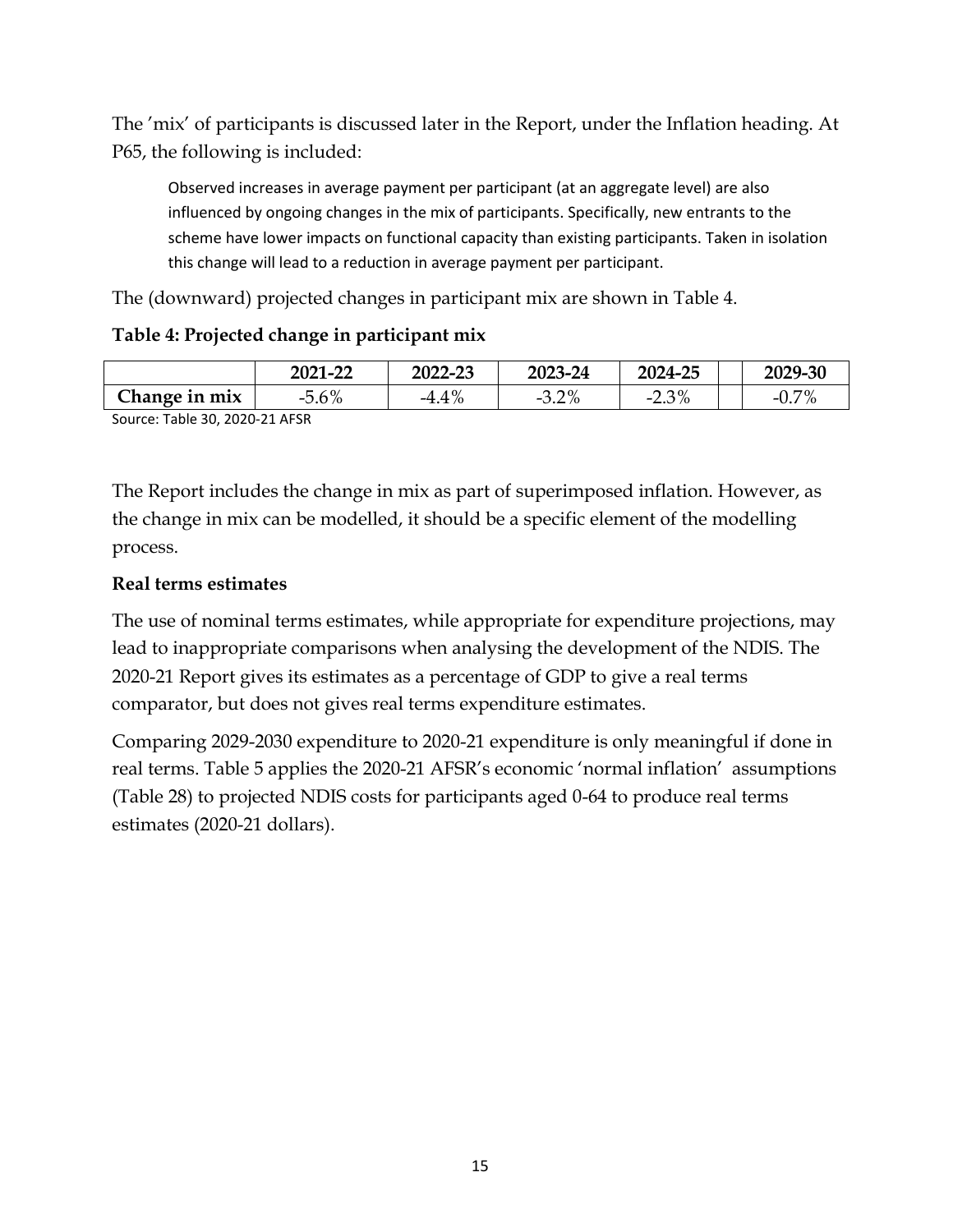| Year                               | Projected<br>payments <sup>1</sup><br>(Nominal)<br>(SM) | <b>Normal</b><br>inflation <sup>2</sup><br>(e) | Cumulative<br>normal<br>inflation<br>(E) | <b>Deflator</b><br>$(1/1+E)$ | Projected<br>payments<br>$(\$2020-21)$<br>(SM) |
|------------------------------------|---------------------------------------------------------|------------------------------------------------|------------------------------------------|------------------------------|------------------------------------------------|
| 2020-21                            | 22,119                                                  | <b>NA</b>                                      | <b>NA</b>                                | $\boldsymbol{0}$             | 22,119                                         |
| 2021-22                            | 27,359                                                  | 0.030                                          | 0.030                                    | 0.971                        | 25,566                                         |
| 2022-23                            | 31,386                                                  | 0.032                                          | 0.0630                                   | 0.941                        | 29,534                                         |
| 2023-24                            | 34,812                                                  | 0.032                                          | 0.0970                                   | 0.912                        | 31,749                                         |
| 2024-25                            | 37,569                                                  | 0.032                                          | 0.1321                                   | 0.883                        | 33,173                                         |
| 2025-26                            | <b>NA</b>                                               | 0.032                                          | 0.1683                                   | 0.856                        | <b>NA</b>                                      |
| 2026-27                            | <b>NA</b>                                               | 0.032                                          | 0.2057                                   | 0.829                        | <b>NA</b>                                      |
| 2027-28                            | <b>NA</b>                                               | 0.032                                          | 0.2443                                   | 0.804                        | <b>NA</b>                                      |
| 2028-29                            | <b>NA</b>                                               | 0.032                                          | 0.2841                                   | 0.779                        | <b>NA</b>                                      |
| 2029-30                            | 52,169                                                  | 0.032                                          | 0.3252                                   | 0.755                        | 39,388                                         |
| <b>Increase</b><br>from<br>2020-21 | 135.9%                                                  |                                                |                                          |                              | 78.1%                                          |

**Table 5 : Total NDIS participant costs aged 0-64: Nominal and Real (\$2020-21)**

Notes: 1) Table 2 above

2) 2020-21 Report Table 28

Table 5 shows that NDIS costs in 2020-21 are projected to increase by 78.1% over the 9 years from 2020-21 to 2029-30 (which is equivalent to an average real compound rate of 6.6%pa over the period).

This is a most interesting result: the number of participants aged 0-64 is projected is projected to increase by 77.4% between 2020-21 and 2029-30 (Table 1), and payments for the same age group over the same period are projected to increase by 78.1% (Table 5). In other words, it is the growth in participant numbers that is driving the increase in expenditure, not growth in average payments per participant.

This result demonstrates the need for real terms projections, and for analysis based on them.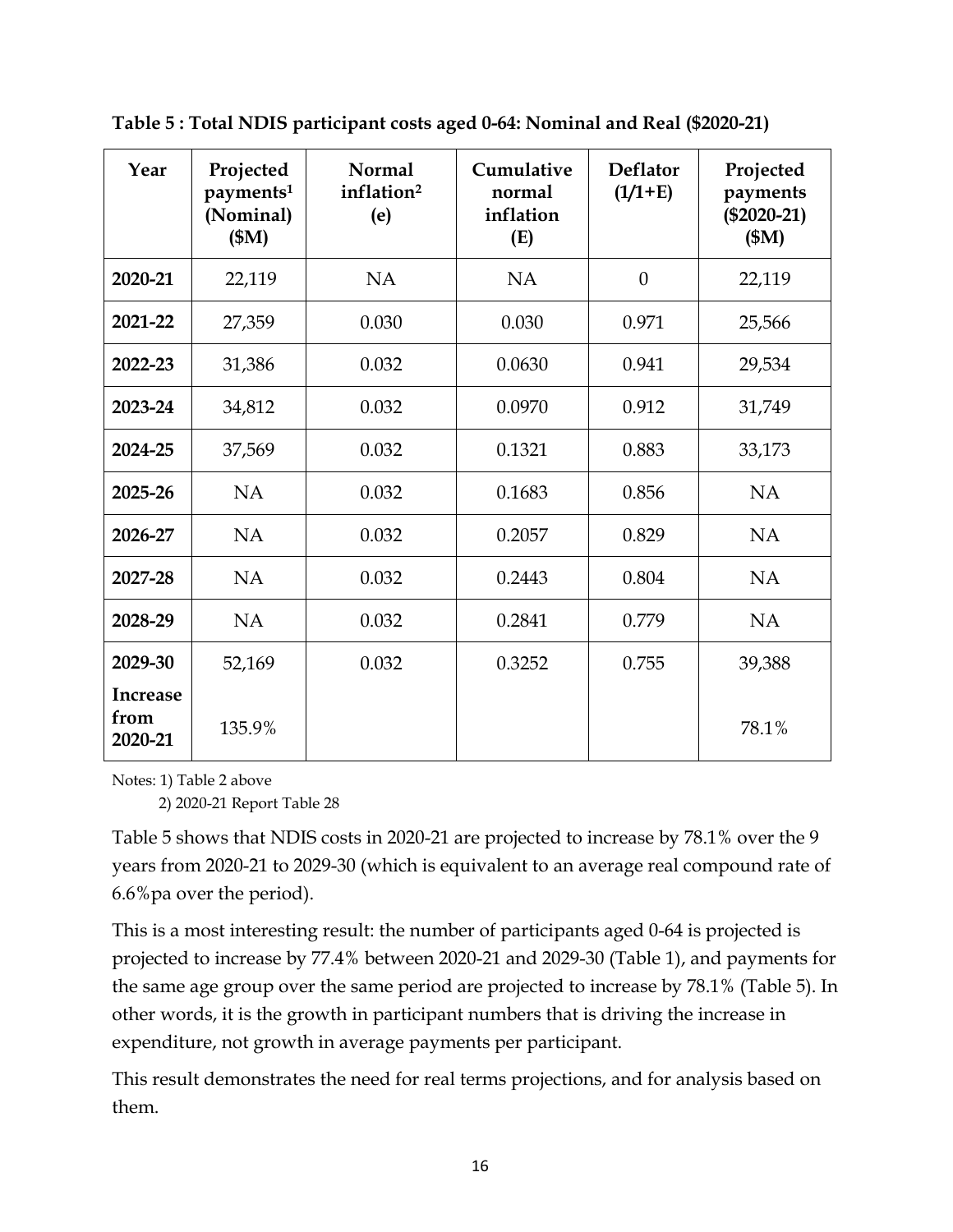The health sector has put a lot of effort into the adjustments of expenditure estimates for price changes over time. A range of price deflators are applied to expenditure in different health sectors (Australian Institute of Health and Welfare, Health Expenditure Australia 2018-19, P55-57). The NDIA should investigate a similar approach, given the significant share of the economy now represented by the NDIS.

#### **External sources of cost increases**

The real terms estimates shown in Table 5 continue to include what the Report refers to as superimposed inflation. As well as change in mix already discussed, the projections include under superimposed inflation the expected increase in the rate of take up of support packages. This factor is an inherent part of the NDIS as participants become more aware of potential service providers and as the service provider market matures. The NDIA's database should enable this increase in take up to be modelled, so it should be part of the modelling process.

One external source of cost increases is outside the control of the NDIA, namely award wage increases, and is not discussed in the 2021-22 Report. NDIS costs up to now have been affected by the impact of the Social, Community, Home Care and Disability Services Industry Award 2010 (SCHADS Award). Prior to the NDIS, Governments had specifically funded the impact of the SCHADS Award which was, among other things, designed to increase the workforce providing disability supports. Such external impacts may occur in the future and are not subject to influence by the NDIA. So it would be misleading to include award variations with other sources of NDIS cost increases.

Overall, it would be preferable for NDIS cost projections to include known factors that impact on future NDIS payments in the modelling process. External factors such as community wide inflation and future award changes should be isolated, so that real terms estimates can be made and included along with projections of payments in current dollars.

Superimposed inflation should be restricted to cost increases specific to the NDIS, and potentially amenable to management by the NDIA.

## **Supports outside the NDIS for people with disability**

Section 4(14) of the NDIS Act specifies

People with disability should be supported to receive supports outside the National Disability Insurance Scheme, and be assisted to coordinate these supports with the supports provided under the National Disability Insurance Scheme.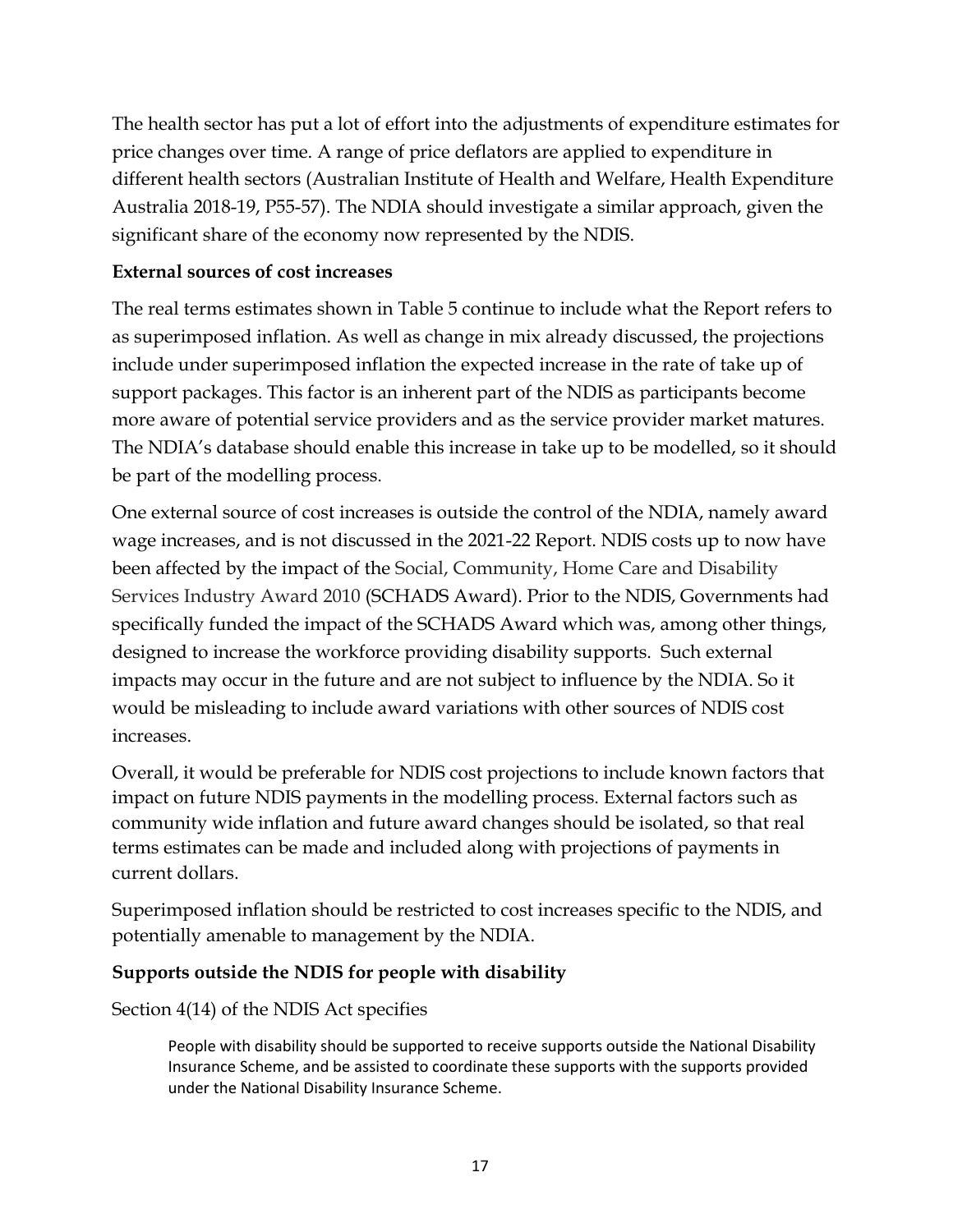Section 31 provides that

The preparation, review and replacement of a participant's plan, and the management of the funding for supports under a participant's plan, should so far as reasonably practicable…

(e) consider the availability to the participant of informal support and other support services generally available to any person in the community

These provisions are in line with Article 19 of the UN Convention on the Rights of Persons with Disabilities.

The Productivity Commission had proposed in its 2011 report (Chapter 3.4) that Tier 2 of the NDIS should 'provide a referral service, so that people can more easily connect with appropriate services'.

As was pointed out in the Introduction, the NDIS Act requires the Scheme Actuary, in preparing a Financial Sustainability report, 'to assess any trends in provision of supports to people with disability otherwise than through the NDIS'. The 2020-21 AFSR contains no material on this part of the Financial Sustainability report's mandate.

Given the projected growth in participant numbers, this omission is important. Mainstream services such as health, education and aged care are budget limited, and under continual budget pressure in the face of high demand. It would be expected that those services will test out the willingness of the NDIS to provide support at their boundaries with the NDIS. Examples could include support for NDIS participants when attending a health service such as a GP surgery, dentist or allied health service, or even as a hospital in-patient; schools provide supports for people with significant disability but there may be pressure on the NDIS to support access to school or extra-curricular activities.

Hopefully future Financial Sustainability reports can give attention to the effectiveness of participants' plans in providing access to mainstream services, and the resulting financial implications for the NDIS.

## **Impact of Early Interventions and Specific Supports**

Section 4(13)(c) provides that

Reasonable and necessary supports for people with disability should…

(c) develop and support the capacity of people with disability to undertake activities that enable them to participate in the mainstream community and in employment.

One of the aims of the NDIS was to provide supports to participants which will decrease their longer term need for supports. The Productivity Commission's 2011 Report (Productivity Commission 2011, Volume 2 Chapter 16, P779) argued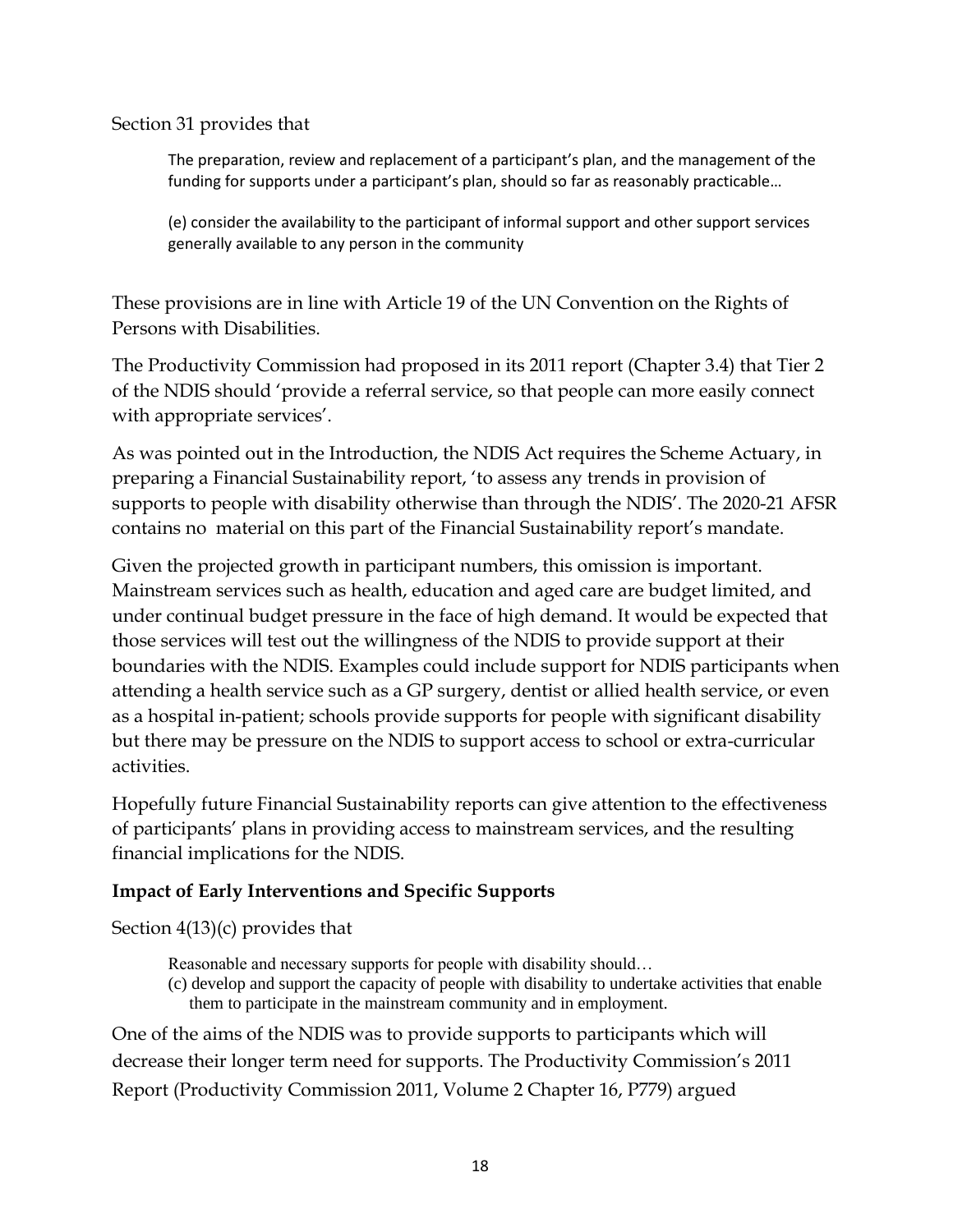Early intervention by definition should result in cost-effective treatment which reduces costs in the long-term. Hence the \$650 million in early intervention will reduce care and support requirements over the long-term. It is estimated that this reduction would be approximately \$324 million

Packages need to be viewed longitudinally across a participant's life, importantly for the most beneficial package at each life stage to be put in place, and to quantify likely costs as closely as possible. Early interventions are a key element of the NDIS, and are a source of lower superimposed inflation over time.

The 2020-21 Report contains a projection of lifetime costs of participants' support packages which recognises that 'better outcomes for participants should generally result in lower long-term costs of disability support in the future'. While this analysis of lifetime costs is interesting, there appears to be no adjustment to payment projections as a result.

The Scheme Actuary should report on the extent to which supports of the type described in Section 4(13) (c) are being provided, and regularly report on the impact of such supports on package sizes in coming years, and resulting projections.

#### **Service use response to price pressures**

The NDIA generally sets prices for services, which is understandable as a means of containing expenditure. However, there is the possibility that a lower price for a service (such as a group day support service) could lead to participants choosing a higher cost service (such as a one on one service).

The Scheme Actuary now has the information to investigate trends in service use, to relate service use to price movements, and to make proposals on future price movements in response, hopefully in future reports.

## **Change in the profile of NDIS participants over time**

Current NDIS participants include many older people who grew up in very disadvantaged circumstances for people with disability. Deinstitutionalisation started in the 1980s and continued over the following two decades. Residents of institutions had limited opportunities to learn living skills. More generally, education for people with disabilities was limited and, in many cases, separated from mainstream schools, again limiting not only education opportunities but also opportunities to participate in social and community activities.

New entrants to the NDIS will gradually replace these older participants, and should come with more education, living skills and enhanced community participation capacities. Already the NDIA has an experience base to analyse the packages of supports being provided to people of varying ages and backgrounds, which would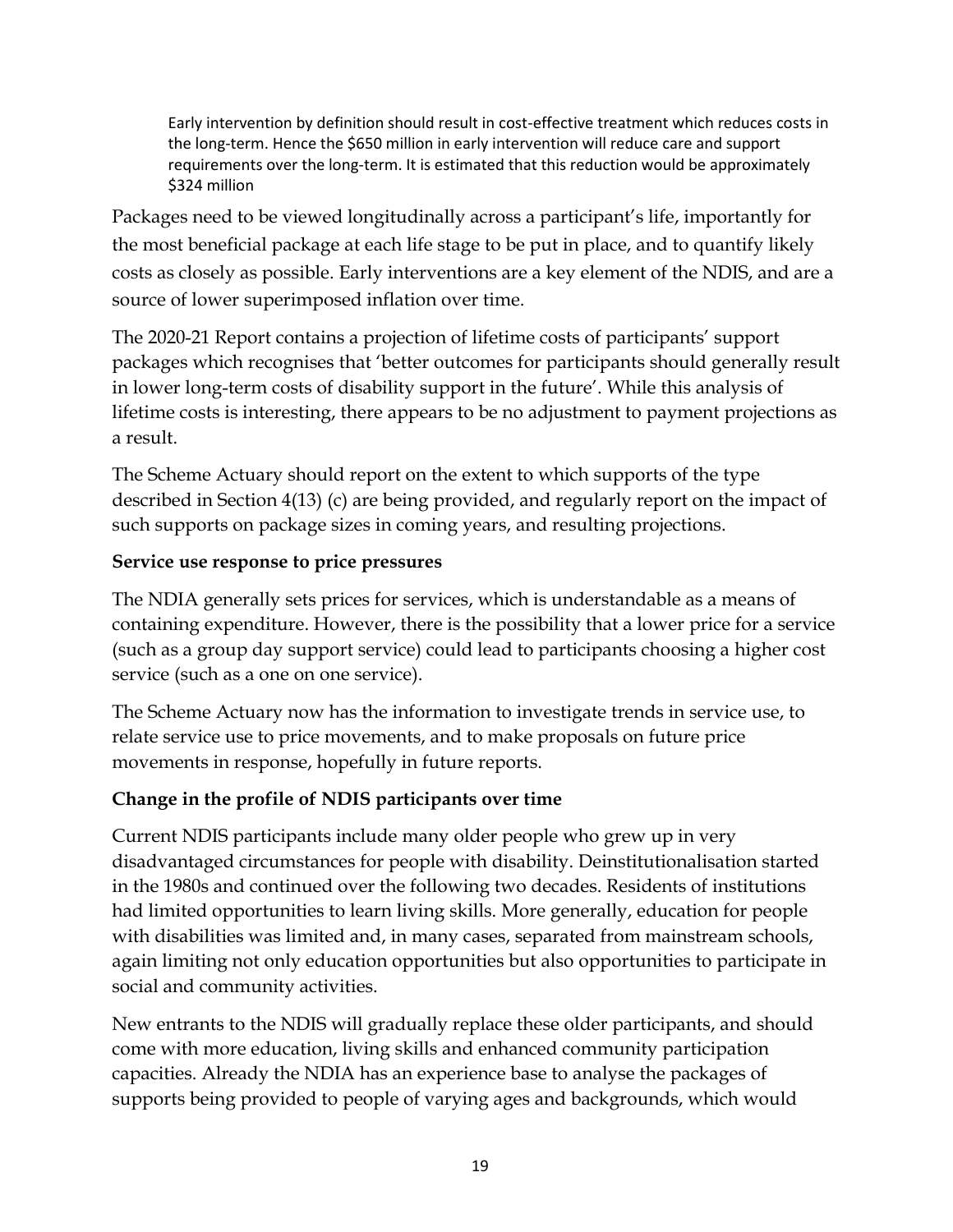enable them to develop a view on differences in support requirements. Reports on such analyses would be a welcome addition to future reports.

## **Variation in Number of Participants and Package size across States**

The June 2021 NDIS Quarterly Report contains interesting information on interstate variability.

Table 6 shows participant numbers for each State and Territory, their share of the Australian total and their share of the Australian population at 30 June 2021.

| State/Territory | NDIS participants | Percent of total | Percent of population |
|-----------------|-------------------|------------------|-----------------------|
| <b>NSW</b>      | 144,890           | 31.1             | 31.8                  |
| Victoria        | 124,501           | 26.7             | 25.9                  |
| Queensland      | 92,742            | 19.9             | 20.3                  |
| <b>WA</b>       | 39,951            | 8.6              | 10.4                  |
| <b>SA</b>       | 41,034            | 8.8              | 6.9                   |
| Tasmania        | 10,657            | 2.3              | 2.1                   |
| <b>ACT</b>      | 8,586             | 1.8              | 1.7                   |
| NT              | 4,196             | 0.9              | 1.0                   |
| Australia       | 466,619           | 100.0            | 100.0                 |

**Table 6: Number of participants by State/Territory at 30 June 2021**

Source: NDIS June 2021 Quarterly Report, Addendum 2

 ABS population estimates March 2021 [\(www.abs.gov.au/statistics/people/population/national](http://www.abs.gov.au/statistics/people/population/national%20state-and-territory-population/latest-release)  [state-and-territory-population/latest-release\)](http://www.abs.gov.au/statistics/people/population/national%20state-and-territory-population/latest-release)

People who live in Supported Independent Living (SIL) generally have much larger support packages than other participants. Table 7 shows average payments per participant for SIL and non-SIL participants in each State and Territory.

| <b>State/Territory</b> | <b>SIL (\$000)</b> | <b>Non-SIL (\$000)</b> |
|------------------------|--------------------|------------------------|
| <b>NSW</b>             | 325                | 39                     |
| Victoria               | 285                | 36                     |
| Queensland             | 350                | 43                     |
| WA                     | 275                | 38                     |
| <b>SA</b>              | 340                | 33                     |
| Tasmania               | 340                | 36                     |
| <b>ACT</b>             | 335                | 34                     |
| NT                     | 520                | 52                     |

**Table 7: Average payment per NDIS participant: SIL & non-SIL**

Source: NDIS June 2021 Quarterly Report, Addendum 2 (approximate, as extracted from charts)

Western Australia stands out for a relatively small share of participants and a low level of average payment. Historically, WA had a well-managed disability sector, including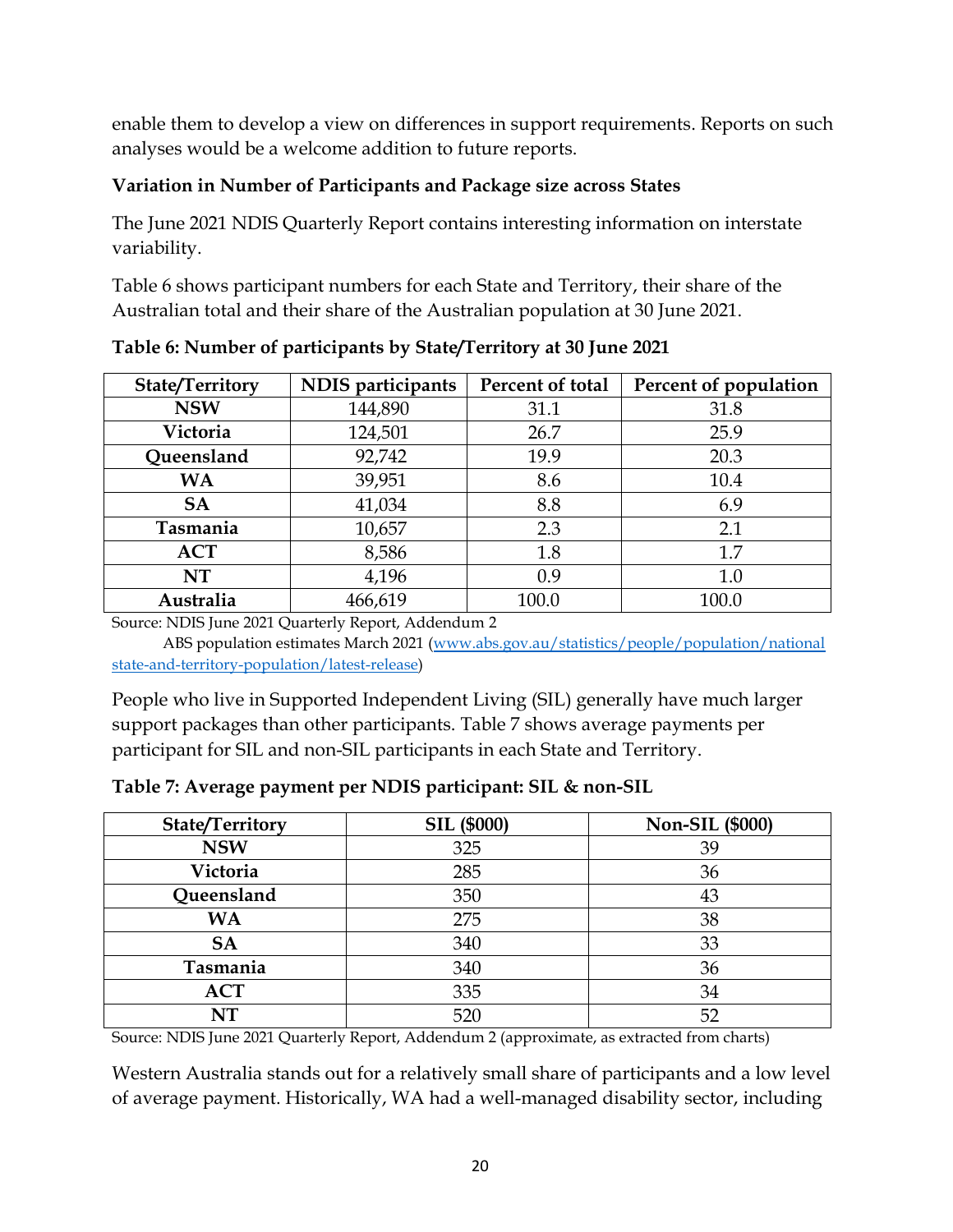Local Area Coordinators, under its long-established Disability Services Commission, and analysis of its experience may suggest pathways for improved pathways in other jurisdictions.

South Australia, on the other hand, has a high share of participants, with average payments for SIL also relatively high. Prior to the NDIS, SA had a relatively wellresourced disability services sector.

These variations suggest areas meriting analysis by the NDIA to achieve a more uniform implementation of the NDIS across Australia. In turn, that could lead to possible alternative assumptions for projections:

- Applying the WA experience to Australia
- Progressive reduction of the disparities across jurisdictions.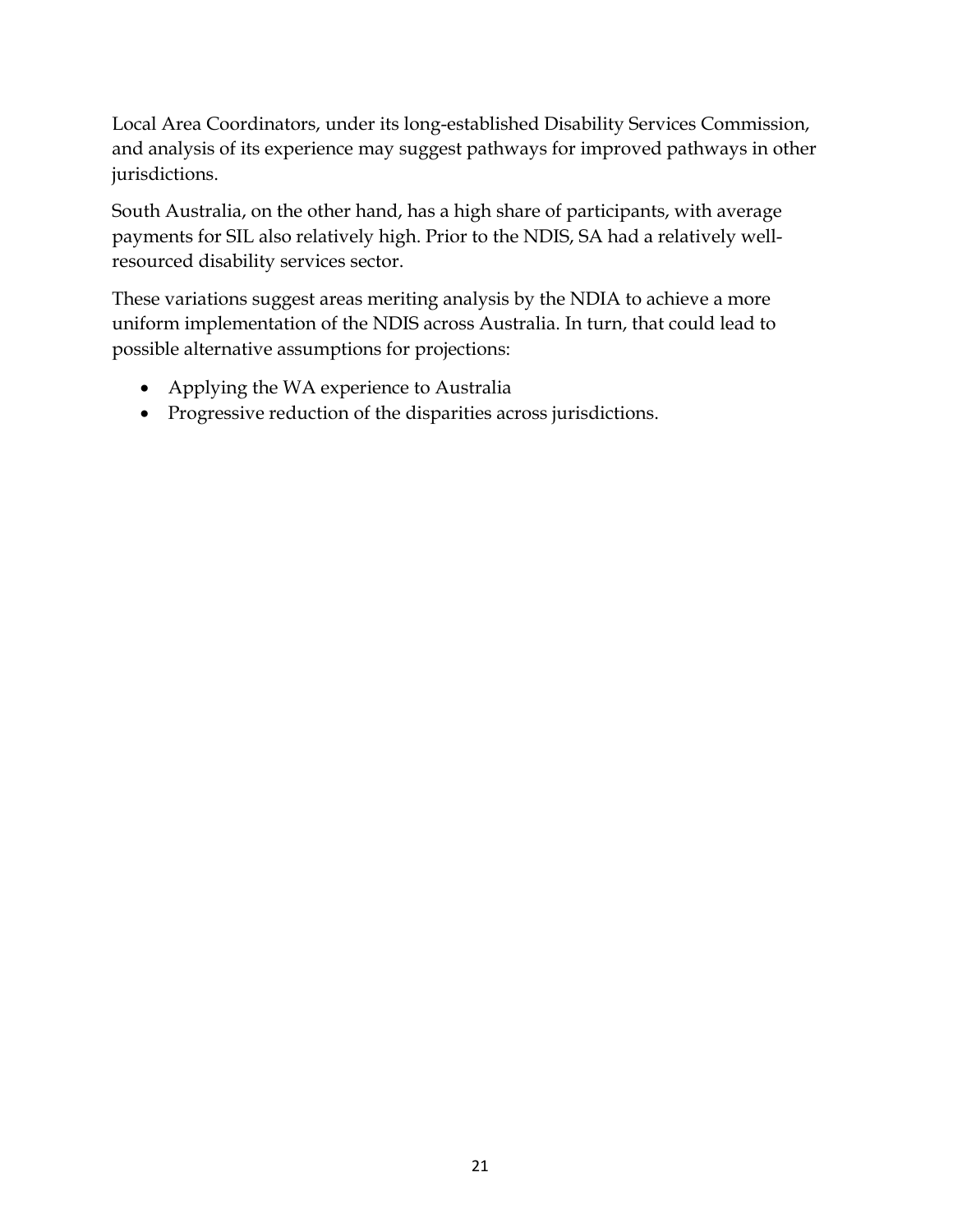# **Conclusion**

The NDIS 2020-21 Annual Financial Sustainability Report represents a significant improvement in transparency of the approach taken by the Scheme Actuary to project NDIS expenditure. This is welcome.

This paper has raised a number of issues arising from the 2020-21 Report, in particular the methods used to project both the participant numbers and future payments. There is no suggestion that this list of issues is complete.

It is essential that enough data and analyses are published by the NDIA to allow independent expert commentators and policy makers to have confidence in the projections.

A particular item needing more analysis and discussion is the role of a participant's level of function in deciding on package composition and consequent payments. The 2020-21 Report projects that future changes in mix of participants has the effect of lowering cost projections, but the mix compounds changes in age composition, level of function and type of disability and SIL status. In addition, the Report projects that newer entrants have lower costs than all participants after adjusting for age, disability type and level of function.

On the other hand, the Report points out that participants' level of function has been decreasing over the time they have been participants (P33). This is reported to be related to assessment methods: 'Given the relative lack of ability to control the consistency of functional assessments, it is likely that this trend reflects inconsistent assessments over time.'

The ongoing debate about the methods of assessment tools for NDIS participants, and in particular the role of assessment of level of function in determining package size and composition, needs to be informed by in depth analyses of past and current relationships between level of function and package size and composition.

The commitment of the NDIA to co-design of NDIS reforms, which is described in the 2021-22 Quarter 1 Report, needs to be supported by a shared understanding of the Scheme Actuary's projections. That report contains outcomes of two co-design workshops in September 2021. Of the 10 outcomes reported, outcome 4 is very relevant here:

To need to work together to better understand the issues the Scheme is facing, **including financial sustainability**, from all stakeholder perspectives (emphasis added)

Reflecting the size and complexity of the NDIS, there was an NDIA proposal in 2014 to establish an independent Centre for Actuarial, Applied and Economic Research and Evaluation in Disability (CAERED). Several Universities' actuarial centres tendered for this opportunity<sup>1</sup>. The Centre did not proceed. Such a centre could have been a focus for a range of analyses and consequent debate about the evolution of the NDIS, the issues